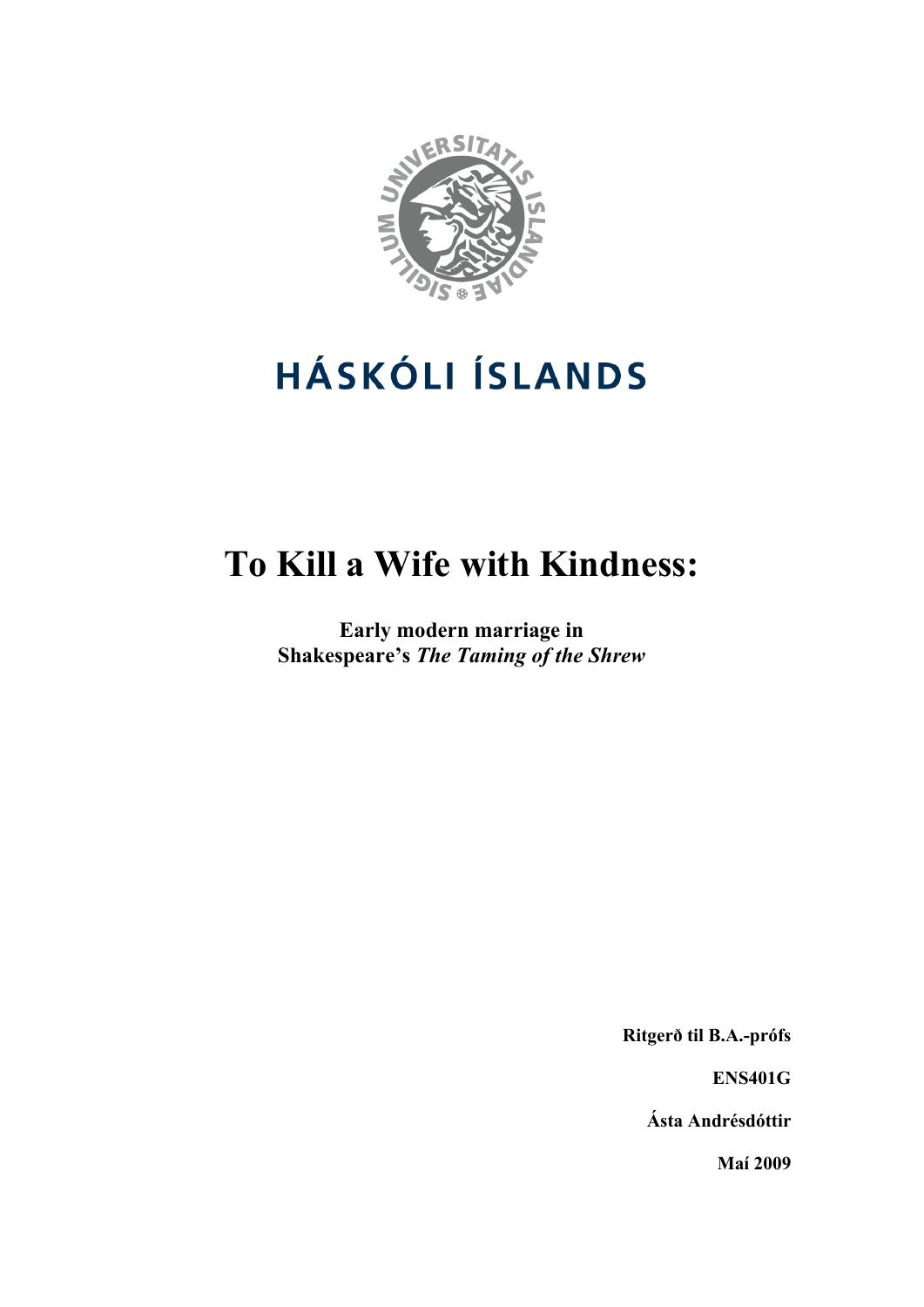**Háskóli Íslands Hugvísindasvið Enskuskor** 

### **To Kill a Wife with Kindness:**

**Early modern marriage in Shakespeare's** *The Taming of the Shrew*

**Ritgerð til B.A.-prófs** 

**Ásta Andrésdóttir Kt.: 040176-5359** 

**Leiðbeinandi: Martin S. Regal Maí 2009**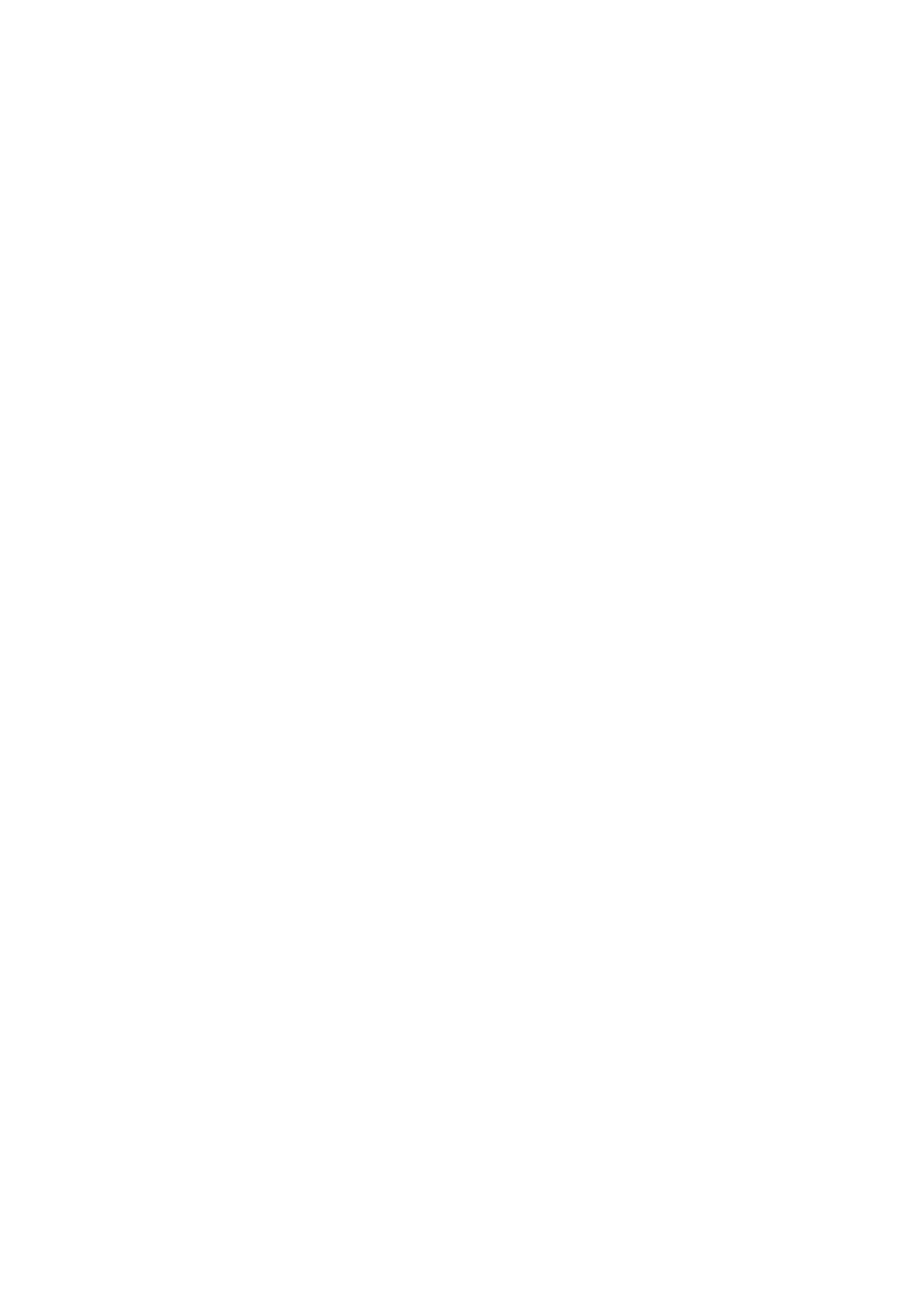#### **Abstract**

This essay examines Shakespeare's portrayal of marital issues in his play, *The Taming of the Shrew,* particularly in light of the significant changes in attitudes towards marriage brought about by the Reformation. Old and brutal methods of wifedisciplining began to be frowned upon and replaced by new ideas presumably more suited to a marriage of equals. These newfangled methods are demonstrated in the play by Petruccio, a boisterous gentleman who purports to know how to "kill a wife with kindness". The fundamental question is whether the play condones or criticizes his methods. The essay also examines the way in which his wife, Katherine, is treated as a commodity, sold to the first bidder who comes along in what was still a largely patriarchal society, despite the fact that it was ruled by a female monarch. The concept of the shrew will also be discussed alongside the notion that a harmonious and violence free household was dependent on a woman's submission to the husband. Lastly, this essay looks for signs of violence and maltreatment within Petruccio's seemingly gentle treatment, primarily by comparing the couple's often erratic conduct to the psychological behaviour pattern known as Stockholm Syndrome.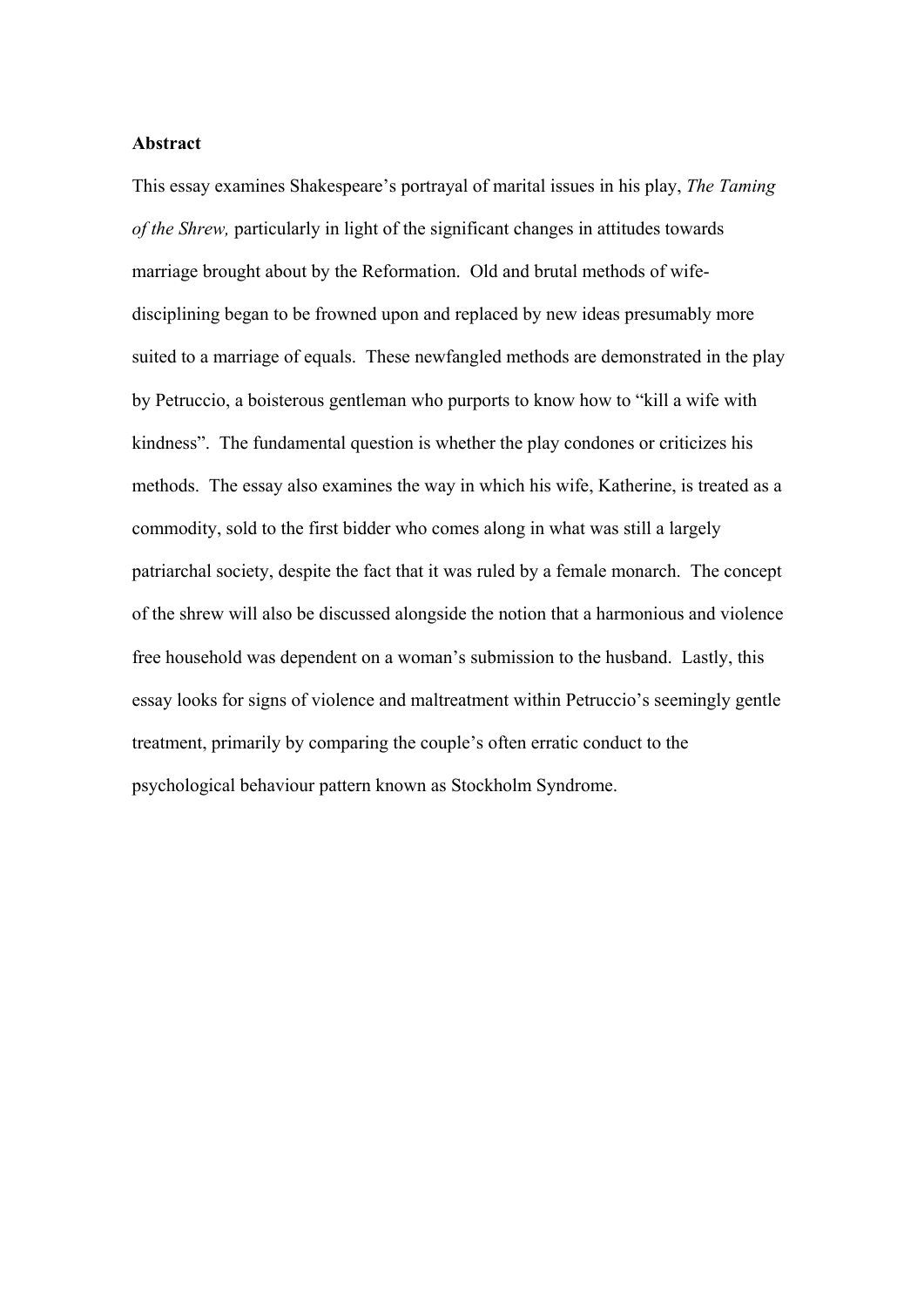#### Index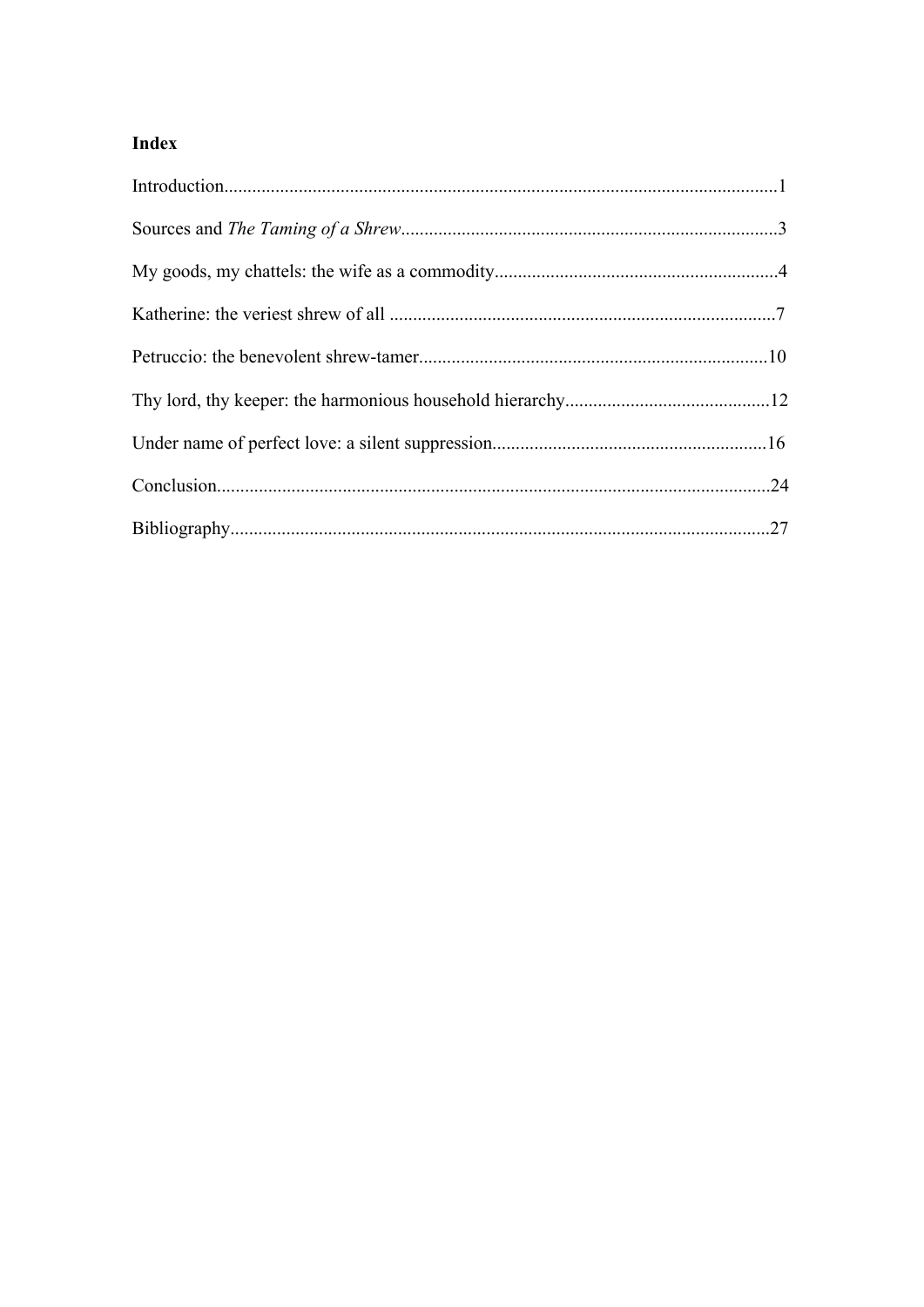#### **Introduction**

The principal duty of the wife is first to be subject to her husband.

To be chaste and shamefast, modest and silent, godly and discreet.<sup>1</sup> For over four hundred years, critics and audiences alike have been intrigued, appalled and entertained by Katherine's sudden transformation from an incorrigible shrew to the obedient wife of boisterous gentleman Petruccio. Some scholars see *The Taming of the Shrew* as a romantic comedy in which a benevolent husband teaches his wife to feel compassion and find happiness as he 'rescues' her from her traditionally-minded father. Others believe that it displays, if not condones, domestic psychological violence, claiming that Shakespeare's play represents an early modern way of wifely subordination, a legitimisation of domination as long as it is not physical. $2$  This controversial play, which has gender relations as its principal theme, has been staged worldwide, and its popularity is demonstrated by the fact that it has been adapted to the screen more times than any other play by Shakespeare, outside the major tragedies (*Hamlet*, *Othello*, *King Lear* and *Macbeth*).3

*The Taming of the Shrew* is among William Shakespeare's early comedies, produced about 1593 and ultimately printed in the Folio of  $1623<sup>4</sup>$ . The play is an openended narrative: including a two-scene induction, where a Lord plays a trick on one Christopher Sly, a tinker recovering from a drinking binge, convincing him that he is a nobleman. The play he stages for Sly's entertainment depicts the volatile relationship of Petruccio and Katherine. After having wooed her successfully, thus acquiring her

<sup>&</sup>lt;sup>1</sup> A quote from a sermon by Puritan preacher Robert Cleaver, first published in 1598. In A Godly Form, in Sexuality and Gender in the English Renaissance: An Annotated Edition of Contemporary Documents (208).<br><sup>2</sup> Emily Detmer, "Civilizing Subordination: Domestic Violence and The Taming of the Shrew" *Shakespeare* 

*Quarterly* 48.3 (Fall 1997): 273-294.

Diana E. Henderson, "A Shrew for the Times" in *Shakespeare the Movie: popularizing the plays on film, tv and video* (148). 4 *Merriam-Webster's Encyclopaedia of Literature* (1091) .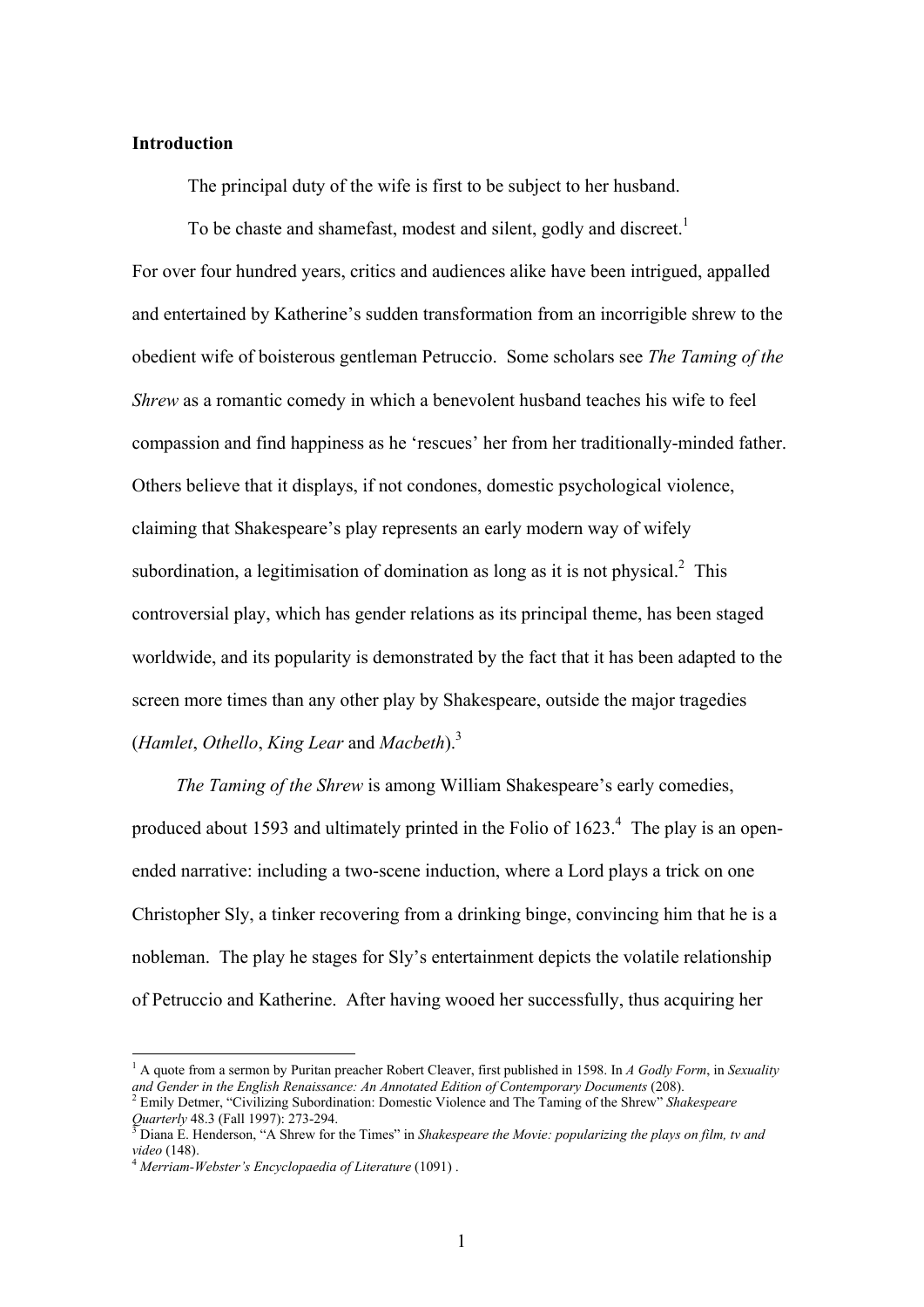sizable dowry, Petruccio proceeds to subdue Katherine's legendary temper, depriving her of necessities such as food, sleep and clothing, while feigning kindness and gallantry. His successful wife-taming earns him admiration by his peers and even wins him a wager, as at the end of the play when Katherine gives a speech extolling the virtues of wifely subservience in the closing scene of the play.

 The purpose of this essay is to analyse gender relations and signs of domestic abuse *in The Taming of the Shrew*, particularly in light of the new world view emerging during the period: Reformation. This religious movement, which rejected the old doctrines and practises of the Roman Catholic Church, spread through Europe and, in England, leading to the foundation of the Anglican Church. In theory, this was a significant move towards women's liberation, with marriage now regarded a partnership of equals. It frowned upon domestic violence and abolished shaming rituals, until then deemed necessary for suppressing shrews and scolds.

 This essay also aims to identify the newfangled "wife-taming" methods, applied by Petruccio to Katherine. How are they different from the old methods, and are they an improvement for the wife or simply more convenient for the husband? The essay will also explore manifestations of patriarchy within the play as well as the concept of the shrew, in terms of Katherine. Lastly, signs of domestic abuse in Petruccio and Katherine's hurly burly relationship will be investigated, paralleling their often bizarre behaviour in particular to a psychological condition known as Stockholm Syndrome. First, however, the sources for the shrew-taming plot will be briefly discussed. When crafting his plays, Shakespeare often turned to legends, historical facts or literature for a setting and plot. Then, he subtly incorporated into them a poignant statement regarding contemporary issues.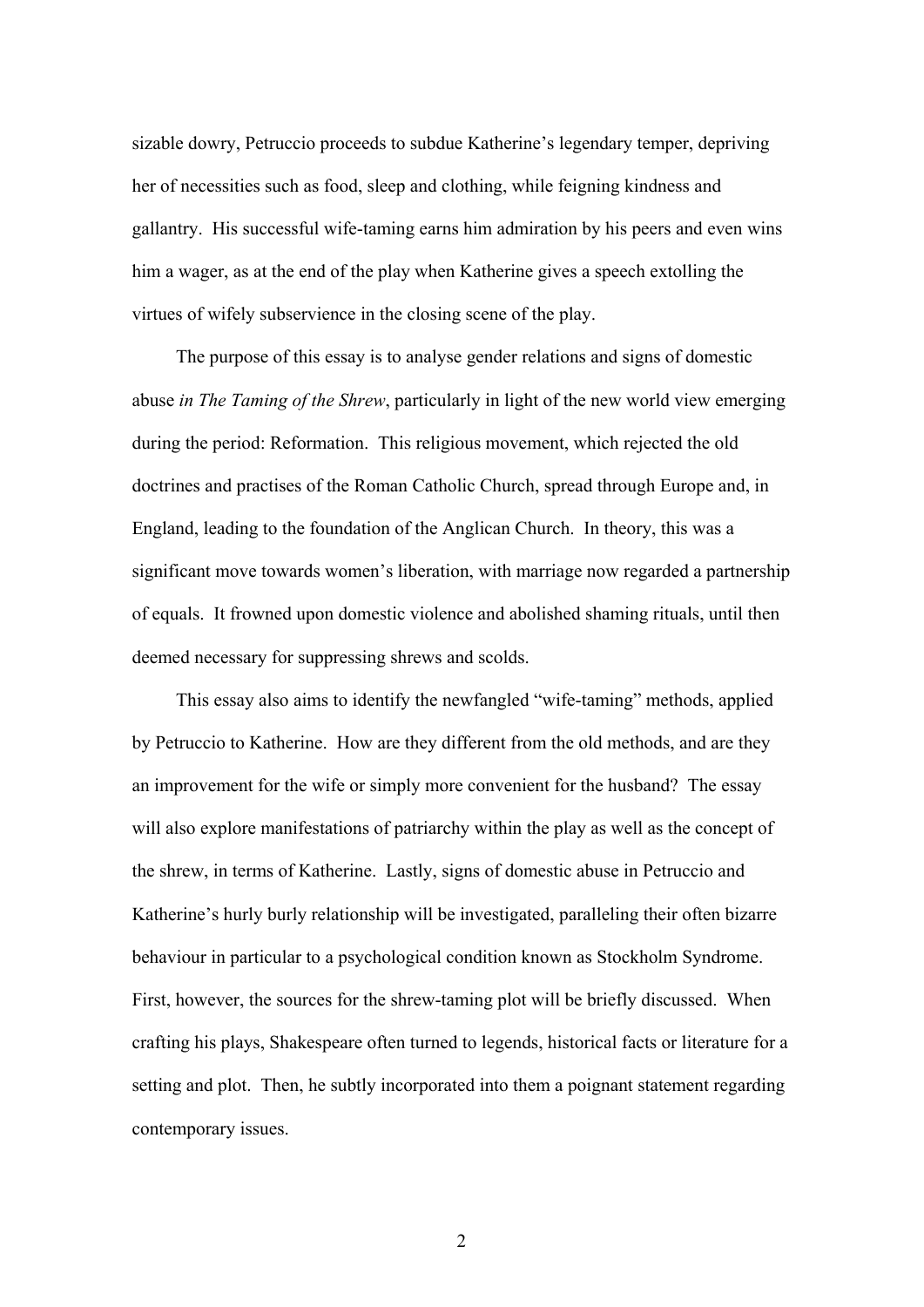#### **Sources and** *The Taming of a Shrew*

The play's shrew-taming plot originates from European folk tale tradition, according to scholar Jan Harold Brunvald, who collected 35 literary and 383 oral versions from 30 countries and national groups in the late  $1950s$ .<sup>5</sup> This so-called "shrew-taming" complex" has at heart the assumption that a shrew can be properly tamed through violence. Often, this violence is displaced by the husband/shrew-tamer onto an animal which is presented with an unreasonable request, for example ordering a dog to fetch water. When the uncomprehending animal inevitably fails, the tamer kills it. "The message for the terrorized bride is that her new husband can be astonishingly unreasonable and violent" (Miller 14). Shakespeare then cleverly transferred this medieval tale from its rural setting onto a modern urban couple, thus making it easier for the audience to relate to the play and consequently grasp its message.

Notably, there also exists a similar play entitled *The Taming of a Shrew,*  presumably sharing the other play's origin. Written in the same period, its author has not been identified. Neither has it been ascertained which play was written first. In his introduction, Stephen Roy Miller explains that structurally*, The Taming of a Shrew* is quite similar to *The Taming of the Shrew* with three plot strands: the main plot of the taming of Katherine, the shrew, the subplot of the wooing of her sister(s) and a separate framing plot of a trick played by a Lord on the drunkard, Christopher Sly. However, there are many striking differences:

*A Shrew* is just over half the length, about sixty per cent that of *The Shrew*, and except for Kate and Sly, all the characters have different names. *A Shrew* is set in Greece, not Italy, it has a conclusion to the Sly frame tale not found in *The* 

<sup>5</sup> Miller describes this in his introduction to *The Taming of a Shrew*. See Jan Harold Brunvand, 'The Taming of the Shrew': *A Comparative Study of Oral and Literary Versions* (London, 1991); also, Jan Harold Brunvand, 'The Folktale Origin of The Taming of the Shrew', *Shakespeare Quarterly* 17 (1966), 345-59.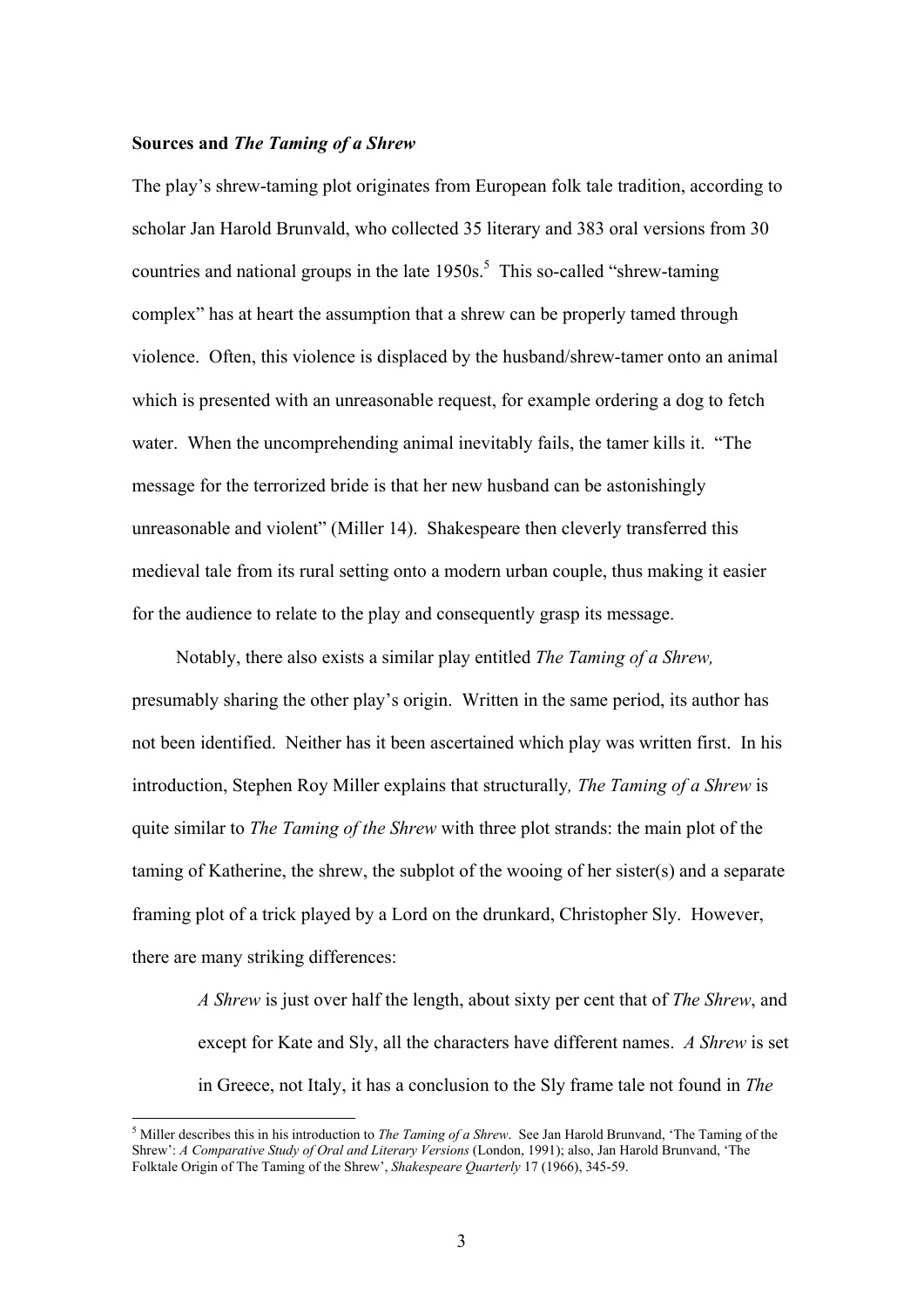*Shrew*, and its subplot differs in many particulars from *The Shrew*, most notably in giving Kate two sisters instead of one. (Miller 3)

#### **My goods, my chattels: the wife as a commodity**

For the average Elizabethan woman, marriage signified a rather different change of status than is common today (at least in the west) that involved a transfer from the power and responsibility of the father to that of the husband.<sup>6</sup> Women did not generally choose their husbands like Juliet and Desdemona, who notably paid the ultimate price for challenging patriarchal law. In her book, *Still Harping on Daughters: Women and Drama in the age of Shakespeare,* Lisa Jardine goes as far as declaring that "the wife was a passive object of a commercial transaction in marriage" (Jardine 42). This is demonstrated in Petruccio's blunt statement:

setting all this chat aside,

Thus in plain terms: your father hath consented

That you shall be my wife your dowry 'greed on;

And will you, nill you, I will marry you.

 $(II. i.260-63)^7$ 

Baptista, the patriarch, is keen on finding wealthy husbands for his daughters: Katherine, famous for her "scolding tongue" (I.ii.250), and Bianca, renowned for her "beauteous modesty" (I.ii.251). He must begin with Katherine, who is, as feminist scholar Coppélia Kahn explains:

> that piece of goods which Petruccio declares her to be after the wedding. Baptista is determined not to marry the sought-after Bianca until he gets an

<sup>&</sup>lt;sup>6</sup> Liza Picard. *Elizabeth's London* (194).

<sup>&</sup>lt;sup>6</sup> Liza Picard, *Elizabeth's London* (194).<br><sup>7</sup> All references to *The Taming of the Shrew* are to *The Norton Shakespeare*, ed Stephen Greenblatt, 1997.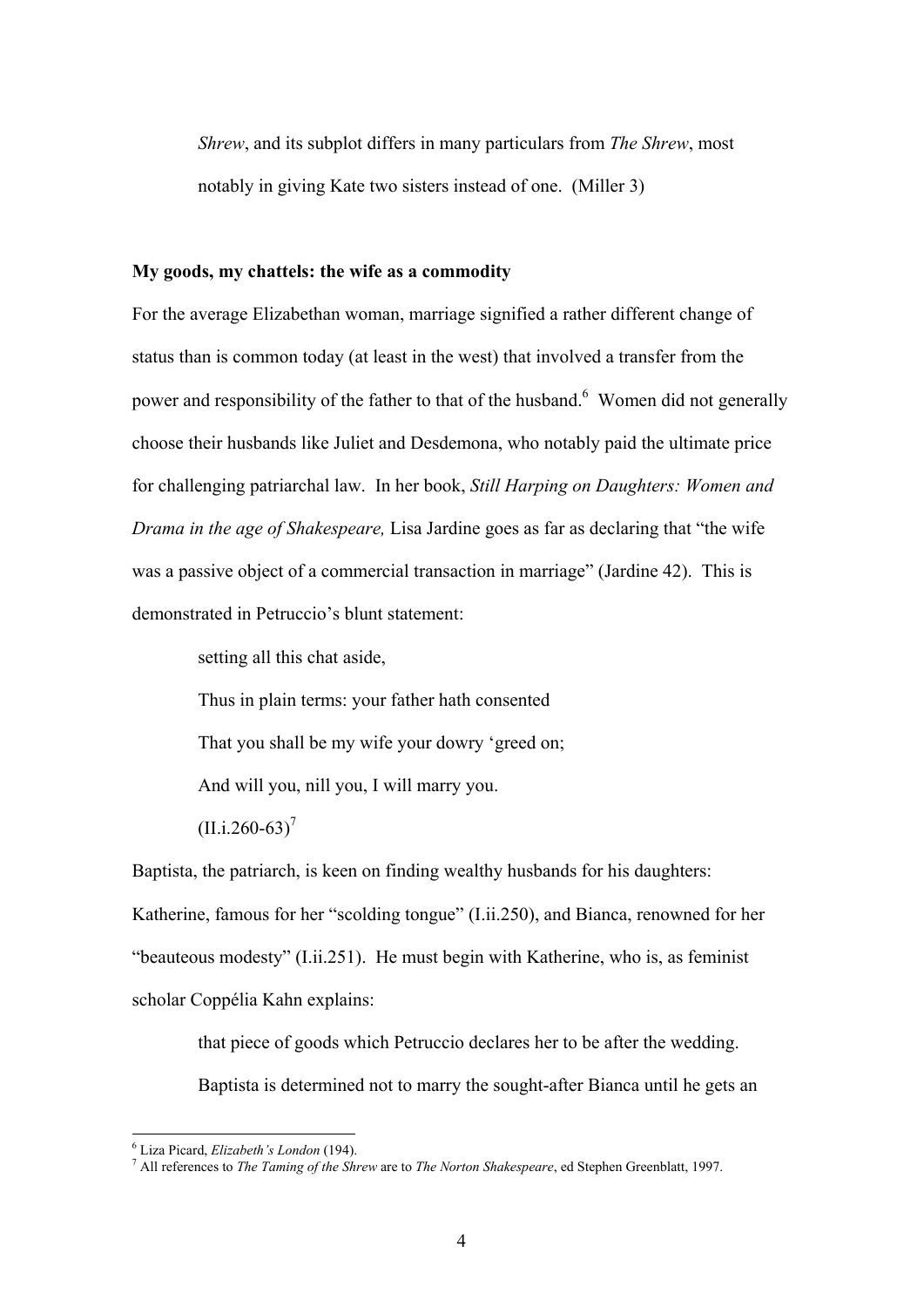offer for the unpopular Kate [...] out of a merchant's desire to sell all the goods in his warehouse. His marketing technique is clever: make the sale of the less popular item the prerequisite of purchasing the desirable one. (Kahn 90)

 Baptista's strategy leads to the assistance of one of Bianca's suitors. Hortensio turns to his friend Petruccio, inviting him to woo Katherine if "her dowry please" (I.ii.179), knowing about his overt intentions to marry for money. When he warns that she would prove a "shrewd, ill-favoured wife" (I.ii.57) but is on the other hand "very rich" (I.ii.60) Petruccio replies: "I come to wive it wealthily in Padua; / If wealthily, then happily in Padua." (I.ii.72-73). When Grumio says that he would not marry such a shrew for "a mine of gold" (I.ii.88) Petruccio responds: "Thou know'st not gold's effect" (I.ii.89). Thus, when he discovers the size of Katherine's dowry, he wants the marriage contract drawn as soon as possible. Baptista thus has "rid his hands" (I.i.175) of the "stale" (I.i.58) Katherine and expresses some doubts: "now I play a merchant's part / And venture madly on a desperate mart" (II.i.318-19), but gets reassured by the other men present: "'Twas a commodity lay fretting by you" (II.i.320).

 Petruccio shows up late to his own wedding ceremony, dressed in outrageous clothing, purposely mocking the solemnity of the event. His behaviour underscores, according to Coppélia Kahn, that the procedure is to him nothing but a business deal.

 [He is merely] completing the legal arrangements whereby he acquires Kate as he would acquire a piece of property. When he declares he'll "seal the title with a lovely kiss," he refers not just to Kate's new title as a wife, but also to the titledeed which, sealed with wax, passed to the purchaser in a property transaction". (Kahn 94)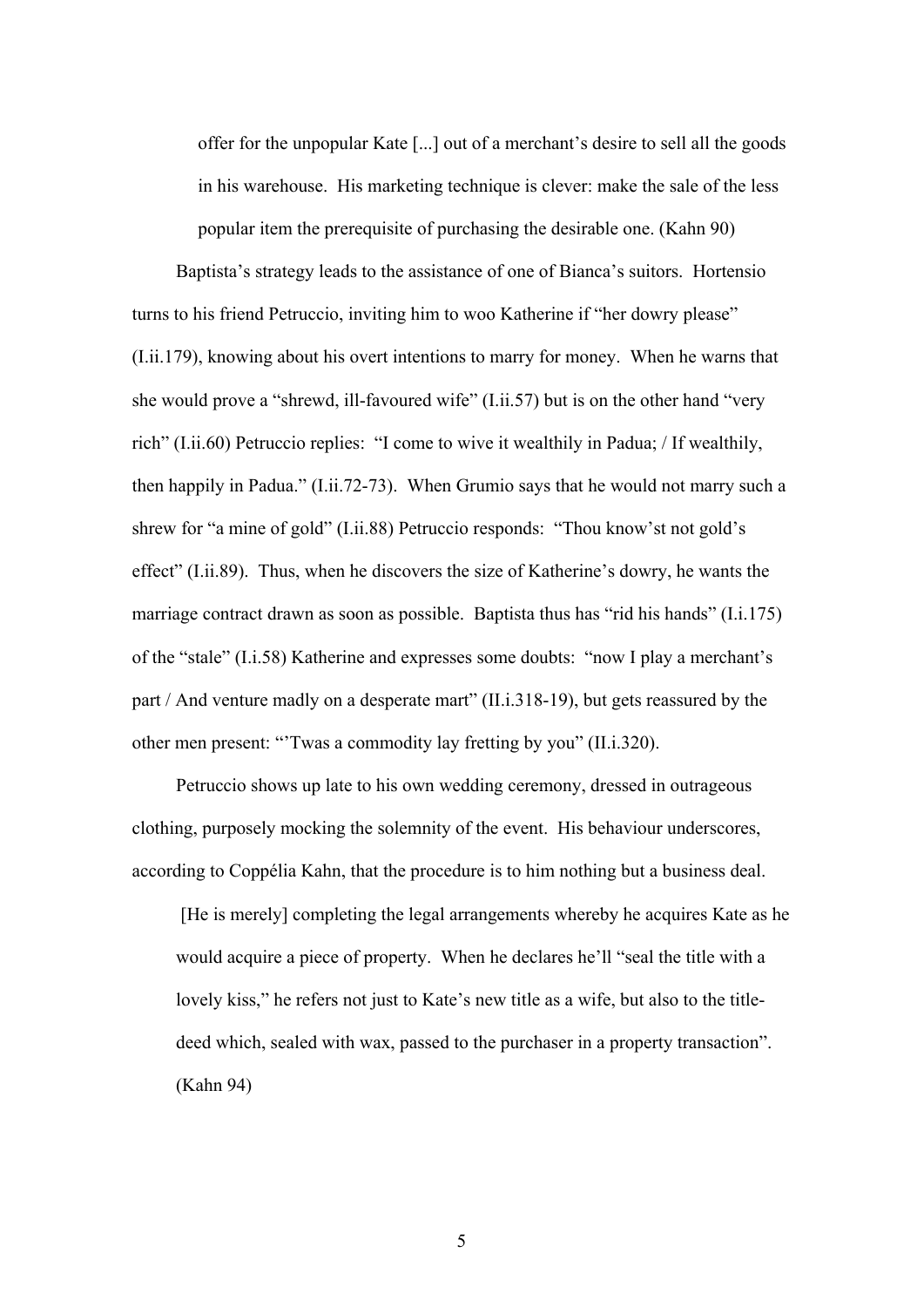He then confirms once and for all that Katherine is his legal property as he, feigning gallantry, whisks her away, alluding at the same time to the Tenth Commandment which concerns itself with property.<sup>8</sup>

I will be master of what is mine own-

She is my goods, my chattels, she is my house,

My household stuff, my field, my barn,

My horse, my ox, my ass, my anything,

(III.iii.100-103)

 On a final note, Shakespeare's use of economic terms further underscores how a daughter was bargained for by her father and suitors, almost as any other trading good.<sup>9</sup> Petruccio insists on calling his fiancée Kate, to her great dismay.

[...] for you are call'd plain Kate,

And bonny Kate, and sometimes Kate the curst;

But, Kate, the prettiest Kate in Christendom,

Kate of Kate Hall, my super-dainty Kate,

For dainties are all Kates,

(II.i.183-187)

1

He also states that he will make her "Conformable as other household Kates" (II.i.270). This is no coincidence. The word "cate*,*" a homophone of Kate, means property. Similarly, Petruccio's enthusiastic: "O, how I long to have some chat with her!" (II.i.160) might refer to his desire to share her goods in marriage. The words chattel, cate and chat are all of the same root, in addition to achat, the French word for purchase.

<sup>&</sup>lt;sup>8</sup> Thou shalt not covet thy neighbour's house, thou shalt not covet thy neighbour's wife, nor his manservant, nor his maidservant, nor his ox, nor his ass, nor any thing that is thy neighbour's" (Ex. 20:17).

See Natasha Korda, "Household Kates: Domesticating Commodities in The Taming of the Shrew*" Shakespeare Quarterly* 47.2 (Summer 1996): 109-131.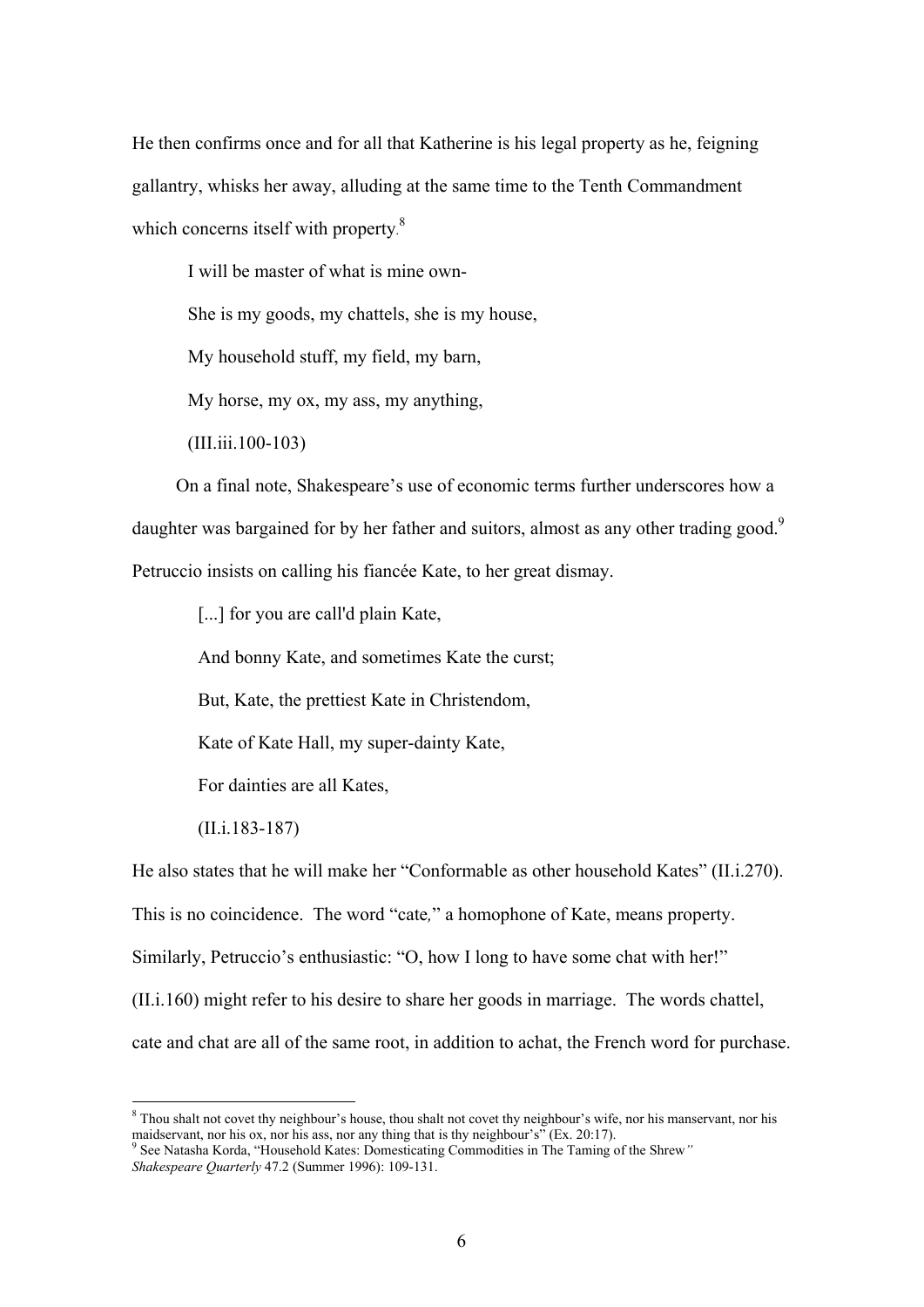#### **Katherine: the veriest shrew of all**

Stains of womankind, blemishes of their sex, monsters in nature, botches of the family, rude, shameless, graceless, next to harlots if not the same with them, let such words leave a blister behind them, and let the canker<sup>10</sup> eat out such tongues.

So prescribes Puritan preacher William Whately, referring to the ever-threatening shrew in sermon entitled *A Bride-Bush* which expounds on the duties of husbands and wives.<sup>11</sup> According to Oxford English Dictionary, a shrew is a small insectivorous animal, much resembling mice. Due to superstitions regarding its malignant influence, a shrew in the  $13<sup>th</sup>$  century came to be a term for wickedness". In the  $14<sup>th</sup>$  century, the shrew began to be female by definition, a woman given to railing, scolding or other perverse or malignant behaviour; usually a scolding or turbulent wife.<sup>12</sup>

 The very title of the play declares Katherine a shrew, and in it, she is labelled a shrew by six of its characters: Tranio, Hortensio, Petruccio, Baptista, Curtis and the Widow. Also, she is repeatedly linked with the devil: "From all such devils, good Lord deliver us" (I.i.66). She is also for instance called "a fiend of hell" (I.i.88) whom her father must make bear "the penance of her tongue" (I.i.89). She should "go to the devil's dam" (I.i.105), is a "hilding of a devilish spirit" (II.i.26), "intolerable curst, / And shrewd and forward so beyond all measure" (I.ii.85-86).

 Apparently, one of the hallmarks of the shrew was a loud and raucous voice, although some might see that as a woman's only weapon. If she could not change her situation, she could at least voice her dissatisfaction.In order to suppress a shrew, considered a grave threat to the patriarchal order, one had to subject her to punishments

 $10$  Cancer.

<sup>11</sup> Lloyd Davis (ed), *Sexuality and Gender in the English Renaissance* (262). 12 *Oxford English Dictionary* XV (369).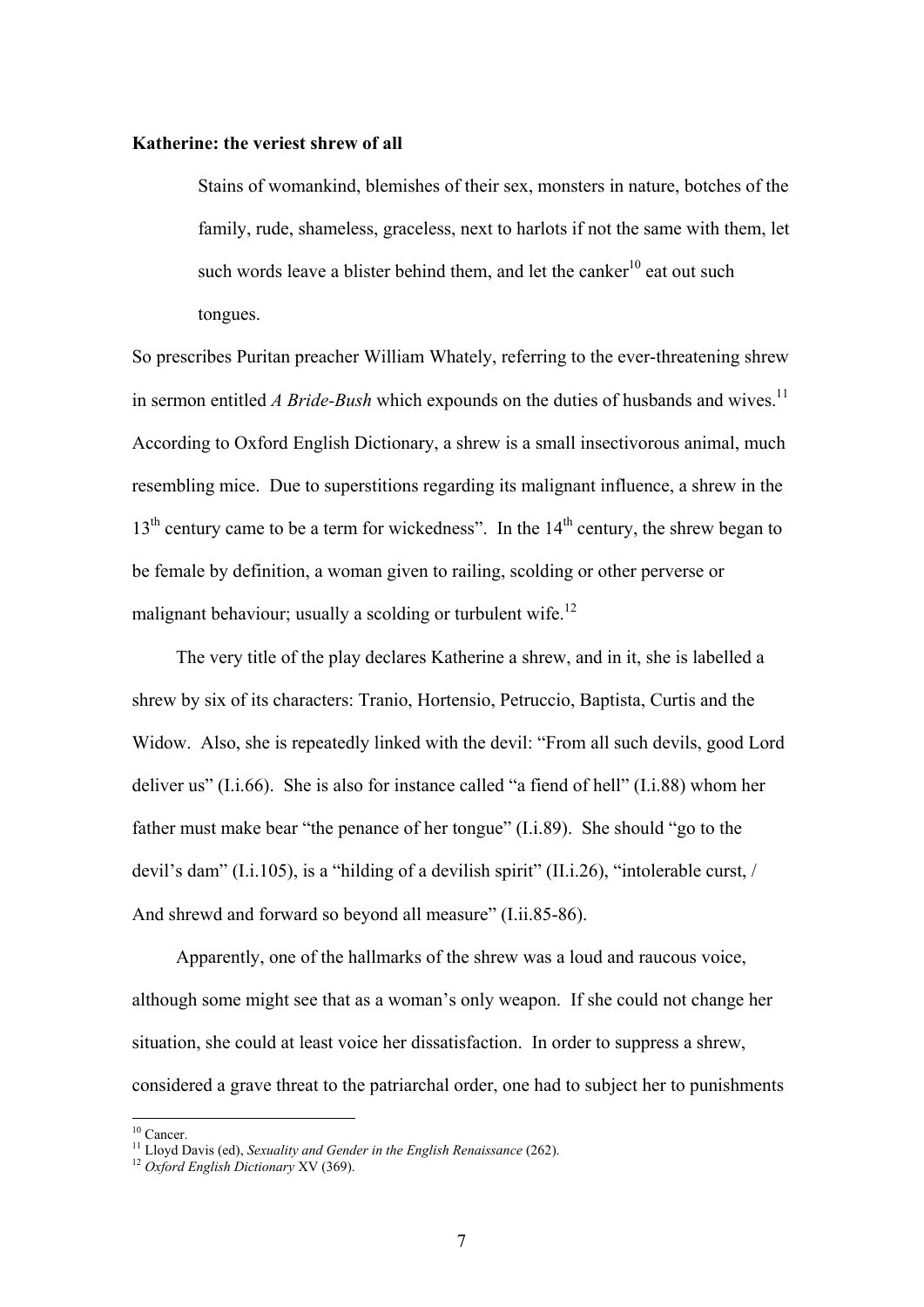and shaming rituals in accordance with a special set of instructions and devices. Interestingly, society correlated chastity and silence, the virtuous wife was being "chaste, obedient, dutiful and silent", as opposed to those who were "lusty, headstrong and talkative" (Jardine 107). Even husbands risked punishment if failing to control their wives.<sup>13</sup> Various shaming devices were applied, such as the scold's bridle, a cage for the head preventing speech and causing both pain and humiliation, its design echoing the chastity belt. Also, the cucking stool and the cart were commonly used. An unfortunate woman in the town of Norfolk for example had to: "ryde on a cart, with a paper in her hand, and [be] tynkled with a bason, and so at one o'clock, be led to the cokyng stool and ducked in the water." This is reverberated in the play, as Gremio says he would rather "cart" (I.i.55) Katherine than court her.

 Eager to acquire Katherine's dowry, undaunted Petruccio declares that he is man enough to manage a shrew:

Be she as foul as was Florentius' love,  $14$ As old as  $Sibyl<sup>15</sup>$ , and as curst and shrewd As Socrates' Xanthippe<sup>16</sup> or a worse -She moves me not, or not removes, at least, Affection's edge in me, were she as rough As are the swelling Adriatic seas. (I.ii.65-71)

Boasting that he is "as peremptory as she proud minded" (II.i.129) Petruccio exemplifies society's double standards. His thunderous character commands attention,

<sup>&</sup>lt;sup>13</sup> *The Norton Shakespeare* (137).<br><sup>14</sup> Florent, the knight in John Gower's *Confessio Amantis*, who had to marry the ugly old woman who had saved his life by answering a riddle he had been commanded to solve.<br>
<sup>15</sup> The Cumaean Sibyl, a prophetess in classical myth, had immortality without eternal youth.

<sup>&</sup>lt;sup>16</sup> Xanthippe, the reputedly ill-tempered wife of Socrates, whose name has become synonymous with the shrew.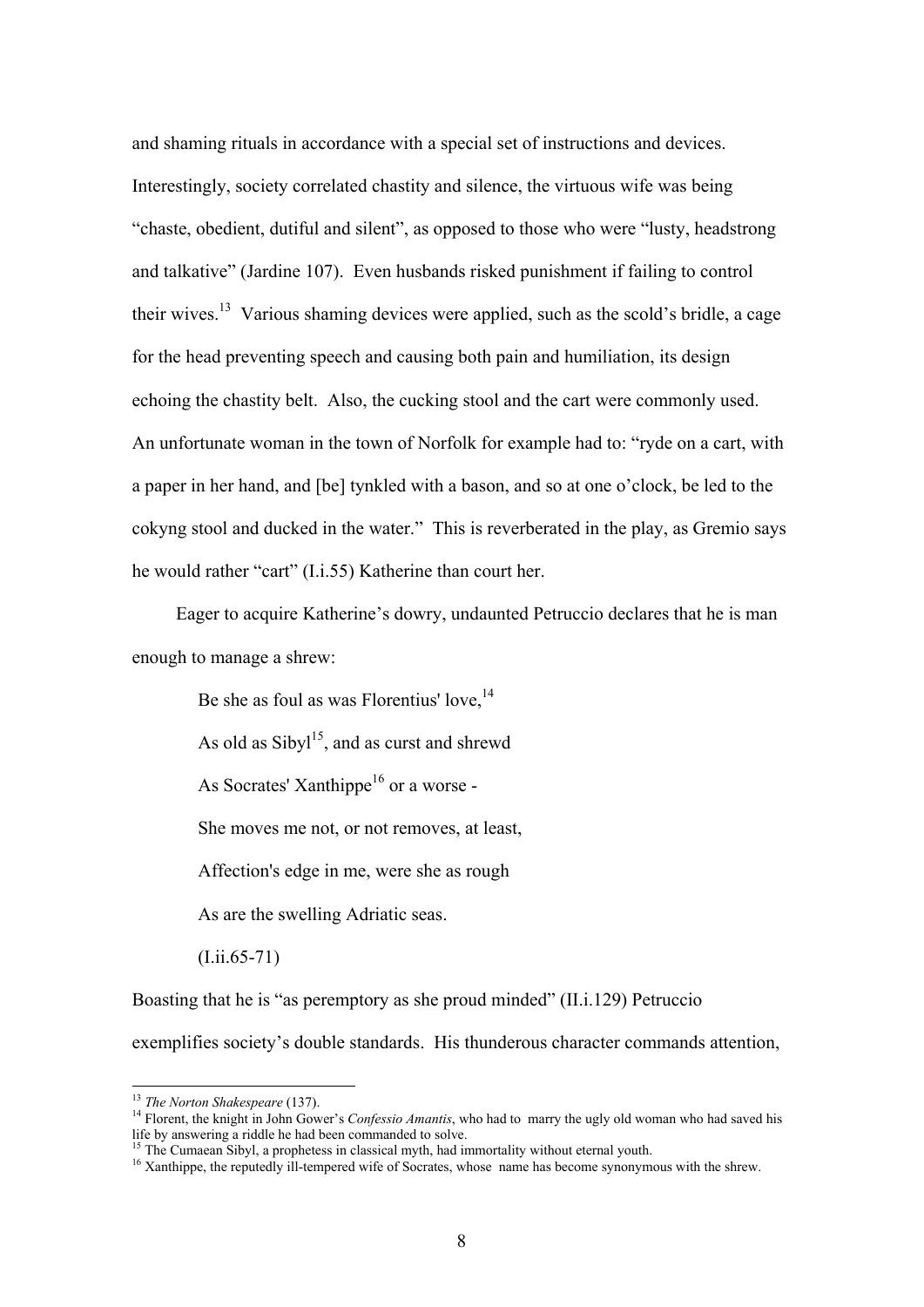awe and respect – the very characteristics that make Katherine undesirable and subject to ridicule. As his servant Grumio puts it when his master and new mistress are on their way to the house: "he is more shrew than she" (IV.i.71).

 What is it that makes Katherine a shrew? The answer could be that she speaks her mind, loudly objecting to the patriarchal system. She harasses Bianca, binding her hands and striking her, and furthermore assaults Hortensio, Petruccio and Grumio. Then again, what these acts of violence have in common is occurring after provocation. When her words get her nowhere, she feels compelled to take physical action to be noticed. And in Bianca's case, it appears as if Katherine resorts to binding her hands in an attempt to make her sister physically feel the constraints which society places on her. Unlike other Shakespearian heroines, Katherine has no female friends to turn to. In fact, she has no friends at all.

 Katherine reacts violently to (disguised as a teacher) Hortensio's attempts to "break her to the lute" (II.i.145) as Baptista has commanded him to do:

I did but tell her she mistook her frets,

And bow'd her hand to teach her fingering,

When, with a most impatient devilish spirit,

'Frets, call you these?' quoth she 'I'll fume with them.'

 $(II. i.147-50)^{17}$ 

1

 Notably, when Hortensio later attempts to teach Bianca to play the lute, her reactions are the exact opposite of her older sister: "Old fashions please me best; / I am

 $17$  Herein lies a pun, since frets can mean both chords and annoyances. Katherine believes that Hortensio is telling her she has no reason to complain. Also, the Reformation emphasized women's education, not to empower them but to keep them from forming ideas of their own and making them a more valuable trading commodity for their fathers, according to Lisa Jardine in her book, *Still Harping on Daughters,* chapter 2.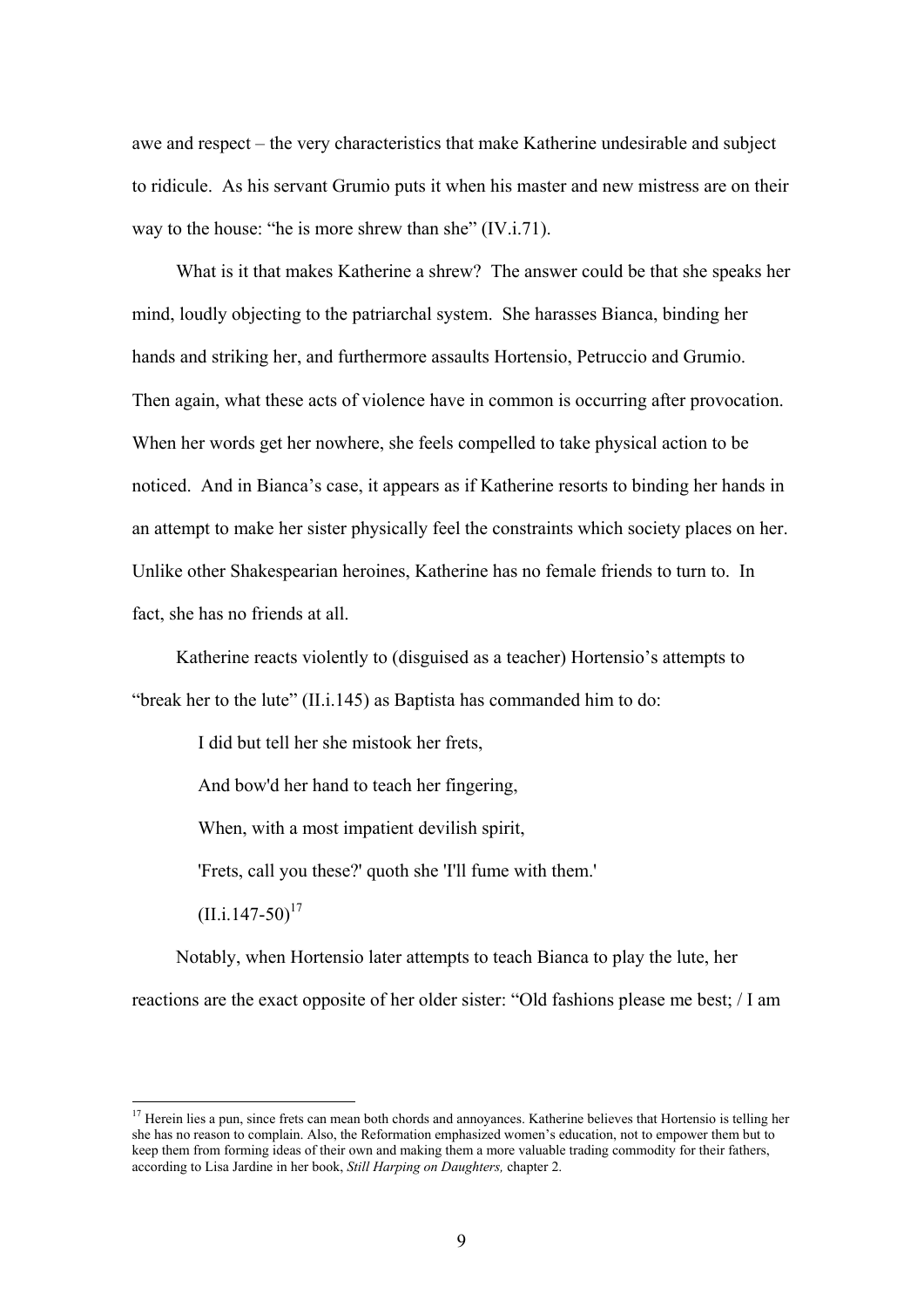not so nice<sup>18</sup> / To change true rules for odd inventions "(III.i.78-9). In other words, she states that she does not care for the modern ideas emerging, regarding equality and women's liberation. She does not mind being kept out of her marriage arrangements. Of course, manipulative Bianca, whose name literally means "white", suggesting her virtue and purity, is only pretending. This becomes clear as she cunningly outwits the system, eloping with unwitting Lucentio. Then, at her wedding, she shows her true colours as the real shrew of the play. Therefore, evidently both sisters realise that they live in a society in which marriage is undeniably a coveted social status. They choose not to be ridiculed as spinsters. As Katherine complains to her father, who obviously favours Bianca: "I must dance barefoot on her wedding day, / and for your love to her lead apes in hell" (II.i.33-4). And despite their polar opposite methods, they both want to choose their mate.

#### **Petruccio: the benevolent shrew-tamer**

According to many, Petruccio is a bona fide prince charming who rescues Katherine from her father who does not appreciate her. He has been hailed as a "sympathetic hero", "a figure to whom all academic critics can warm" (Thompson 32), and an "honest and masterly picture of a real man" (Shaw 180). These scholars see in the couple's relationship an "attractive mutuality and vitality" citing their first encounter, in which they "engage in a verbal sparring match dazzling in its complexity and speed" which has "erotic intensity".<sup>19</sup> Katherine has the "uncommon good fortune to find Petruccio who is man enough to know what he wants and how to get it". He "wants her spirit and her energy because he wants a wife worth keeping" (Greer 208).

<sup>&</sup>lt;sup>18</sup> Capricious.

<sup>19</sup> *The Norton Shakespeare* (138).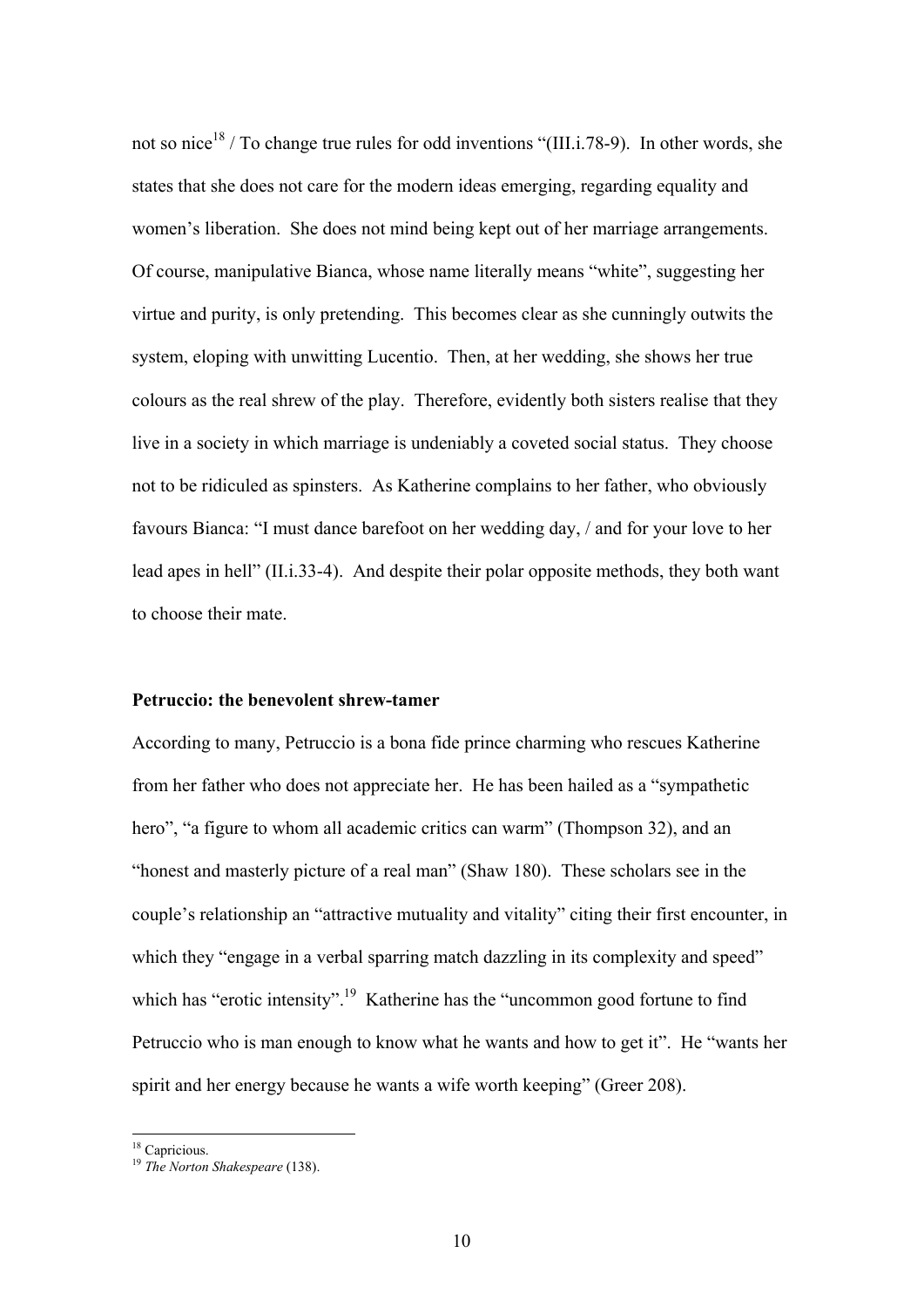Harold Bloom writes that their relationship is ideal since "Petruccio gets to swagger, and Kate will rule him and the household perpetually acting her role as the reformed shrew". Their "mutual roughness" has a "primal appeal and yet the humour of their relationship is highly sophisticated" (Bloom 29). Petruccio certainly is boisterous and fiery "but while he storms and raves among servants and tailors, showing off for her benefit, to her his speech remains courteous and restrained – well restrained and, with its ironical excess, elaborately courteous (Quiller-Couch xxv).

 Lynda E. Boose notices the absence of the scold's bridle or other cruel methods of punishment, coming to the conclusion that Shakespeare was:

conscientiously modelling a series of humane but effective methods for behavioural modification [which] determinedly excluded the more brutal patriarchal practices that were circulating within popular jokes, village rituals, and in such ballads as *A Merry Jest of a Shrewde and Curste Wyfe, Lapped in Morrelles Skin, for Her Good Behavyour.* (Boose 198)

Ann Barton, referring to the same brutal ballad, essentially a cautionary tale for wives, sums it up well: "By comparison with the husband who binds his erring spouse, beats her, bleeds her into a state of debility or incarcerates her inside the salted skin of a dead horse ... Petruccio – although no Romeo – is almost a model of intelligence and humanity (Barton in Thompson 28).

 The key to this reading of the play is the presumption that Katherine needs to change. She needs a benevolent 'tamer' like Petruccio to show her how to feel compassion as well as the advantages of outwardly conforming to society's expectations so that she can have the husband, the home, and the social approval she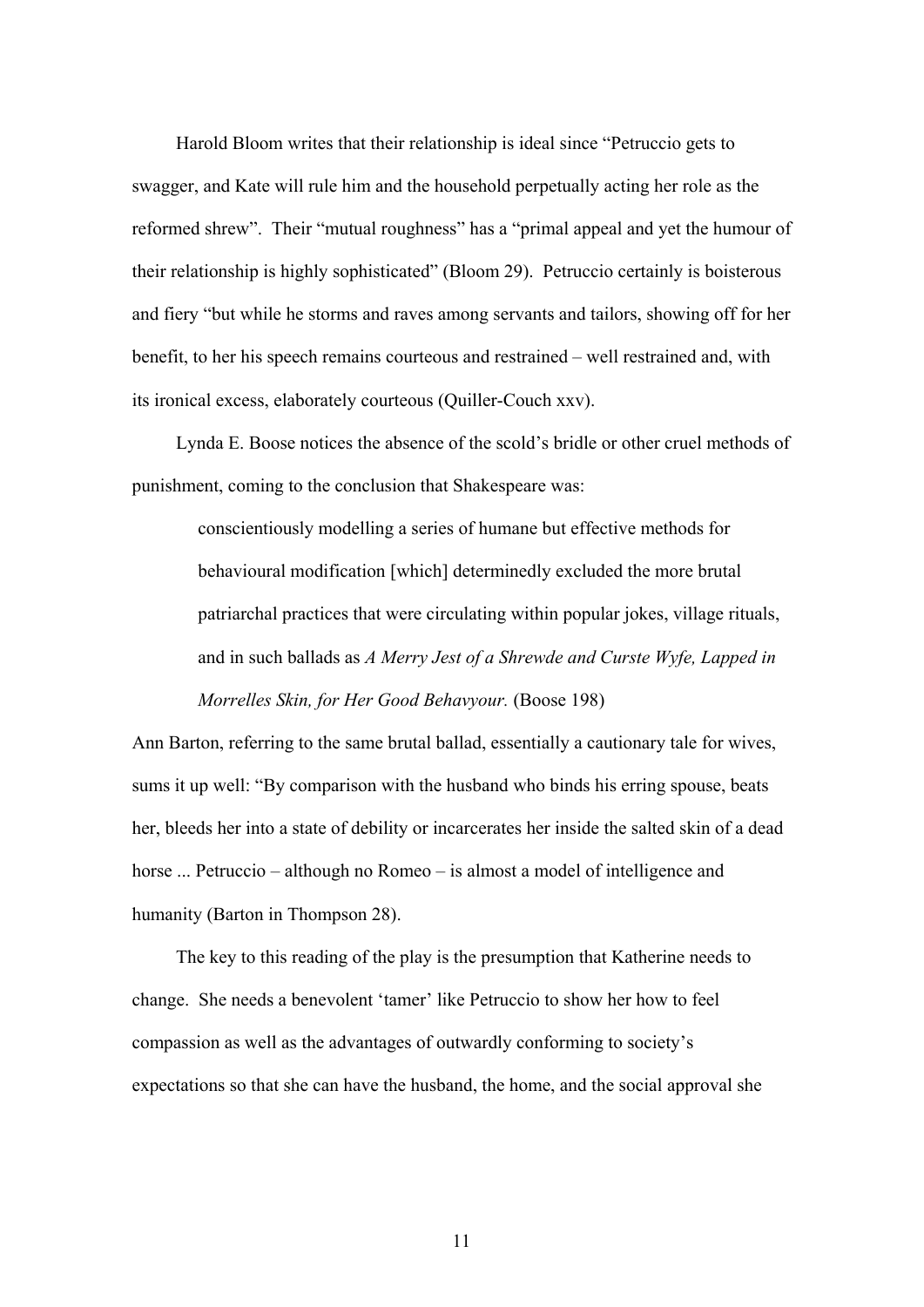surely must crave.<sup>20</sup> Cecil C. Seroncy calls Petruccio's methods a "steady unfolding of her really fine qualities: patience, practical good sense, a capacity for humour, and finally obedience, all of which she comes gradually to manifest in a spirit chastened but not subdued" (Seroncy 19). Playwright George Bernard Shaw also approves "because the selfishness of the man is healthily goodhumored and untainted by wanton cruelty, and it is good for the shrew to encounter a force like that and be brought to her senses" (Shaw 180).

 In short, according to these critics, kind-hearted Petruccio brings Katherine out of her shell by showing her patience and goodwill instead of the disrespect she received in her own home. This nonetheless raises questions regarding Petruccio's reasons for this seemingly gentle treatment, as well as the conditions upon which it is contingent as far as Katherine is concerned. After all, nothing comes without a price.

#### **Thy lord, thy keeper: the harmonious household hierarchy**

Reformation, a movement that aimed at bringing reform to the doctrines and practices of the Roman Catholic Church, swept through Europe in the  $16<sup>th</sup>$  century, leading to the foundation of the Anglican Church. This new and modernized ideology brought about significant changes in society, and especially within marriage, which became "at once a gracious symbol of the divine, a social unit of the earthly kingdom, and a solemn covenant with one's spouse [...] appointed by God as "a little commonwealth" to foster the mutual love, service, and security of husband and wife, parent and child (Witte). Many preachers now encouraged husbands to refrain from violence against their wives

<u>.</u>

<sup>20</sup> *The Norton Shakespeare* (139).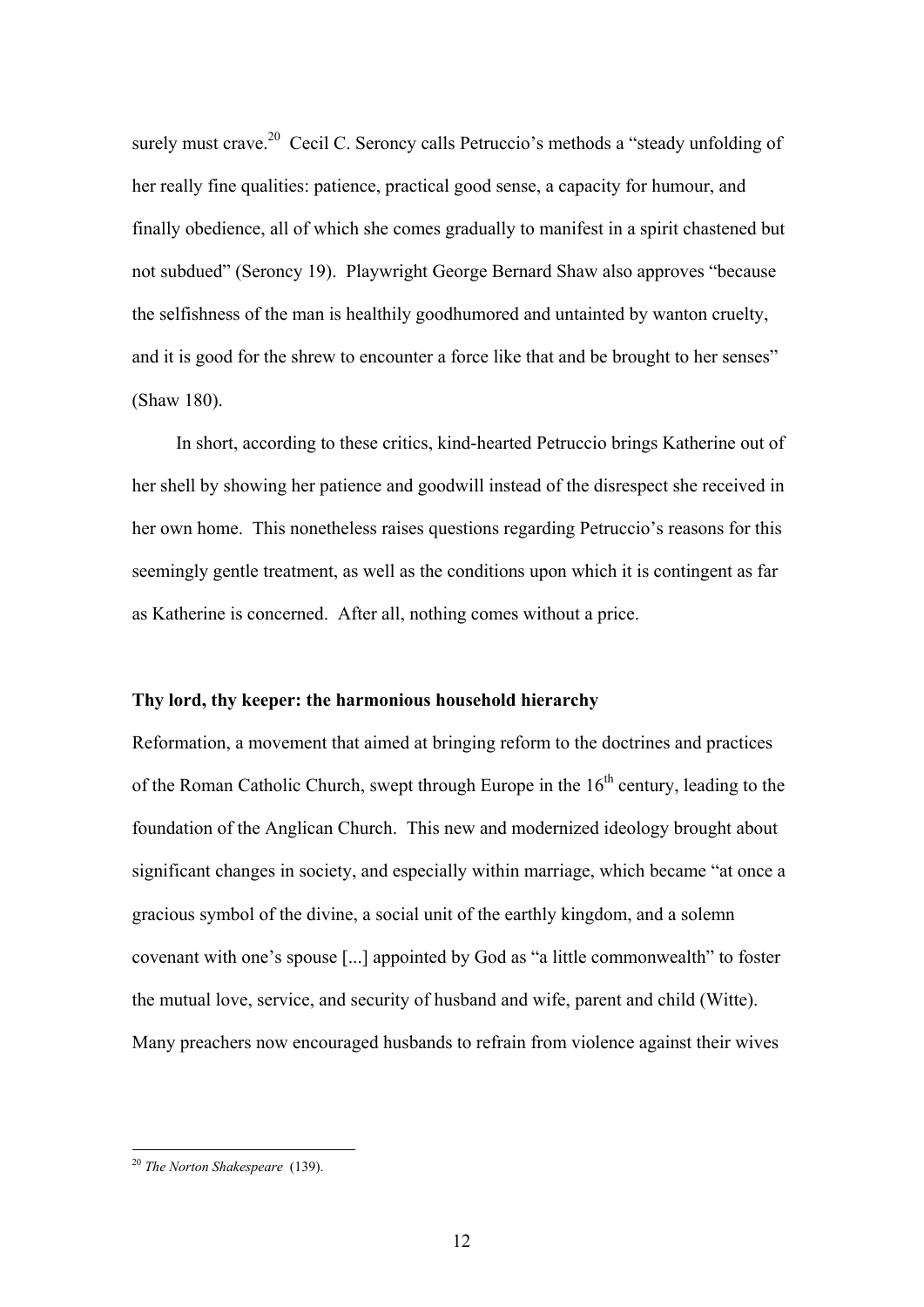and to treat them as spiritual equals. Marriage was no longer merely as an economic arrangement but an affective union demanding mutual affection and respect".<sup>21</sup>

 Petruccio is the epitome of the reformed master of the house, applying gentler and modernized methods in containing his wife. However, it must not be overlooked that the prerequisite for the harmonious household was the wife's willing submission to her husband's authority, as sermons from the period demonstrate. Whately was not the only preacher to sermonize on the subject of marriage and its essential hierarchy. Robert Cleaver's *Godly Form of Household Government* was for example published at the same time as *The Taming of the Shrew* and his words speak volumes:

The wife, her duty is in all reverence and humility to submit and subject herself to her husband [...] to obey his commandments in all things which he may command by the authority of a husband<sup>22</sup>

The husband thus remained "Prince of the household, the domestical King" (Whately in Davis 266). After all, the justification for this view came from the Holy Bible,  $^{23}$  the story of how God created man before other creatures and bestowed upon him "universal sovereignty", as Heale puts it in his discourse, *An Apology for Women*. 24

This view is spelled out in Katherine's pivotal speech<sup>25</sup> in which she shames other women present for their disobedience towards their husbands: "Thy husband is thy lord, thy life, thy keeper, / Thy head, thy sovereign [...] Such duty as the subject owes the prince, / Even such a woman oweth to her husband" she fervently preaches, urging them to seek "rule" and "supremacy" in their husbands.

<sup>21</sup> *The Norton Shakespeare* (137). 22 Robert Cleaver, *A Godly Form,* in *Sexuality and Gender in the English Renaissance* (194-5). 23 Gen.1.28 and 2.20-23.

<sup>&</sup>lt;sup>24</sup> In *Sexuality and Gender in the English Renaissance* (75).<br><sup>25</sup> For the entire speech, see V.ii.145-183.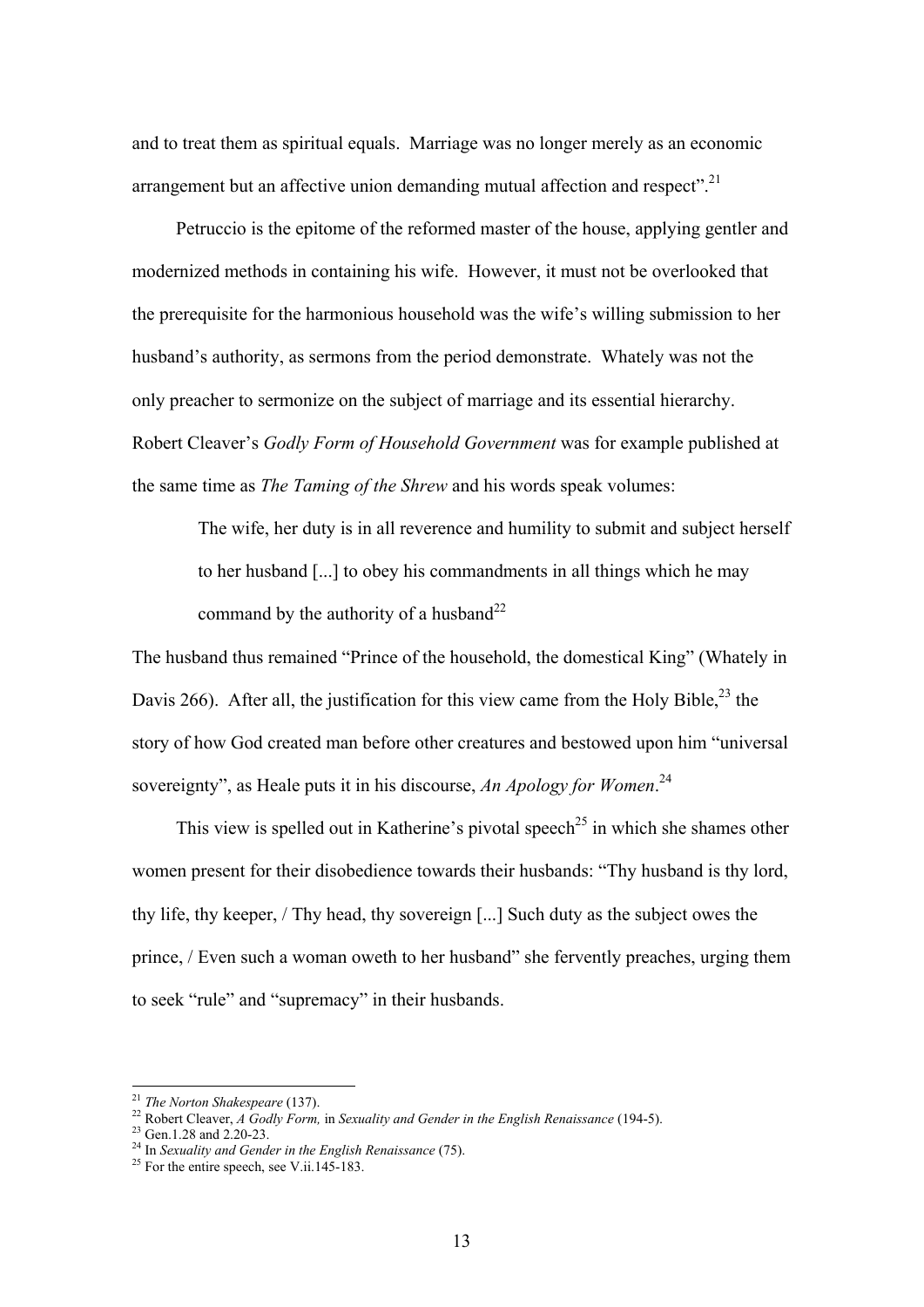J.C. Bean celebrates the play as a sign of the incipient women's emancipation. He justifies this particular speech by society's obsession with the commonwealth government model as the ideal household format, also claiming that:

in its use of political analogies and its emphasis on woman's warmth and beauty rather than on her abject sinfulness, [it] is not a rehearsal of old, medieval ideas about wives, but of relatively contemporary ideas growing out of humanist reforms. Male tyranny, which characterizes earlier shrew-taming stories, gives way here to a non tyrannical hierarchy informed by mutual affection. (Bean cited in Jardine  $59)^{26}$ 

Similarly, Traversi emphasizes that Katherine does not perform the speech with a cowed spirit, but has simply realized that "it is in the nature of things, which society ignores or distorts at its peril, that the wife is bound to stand to her husband as the true subject to his prince" (Traversi 85). Even feminist pioneer Germaine Greer claims that the speech "rests upon the role of a husband as protector and friend, and it is valid [...] for Petruccio is both gentle and strong" (Greer 209).

Petruccio's ultimate demonstration of Katherine's "new-built virtue and obedience" (V.ii.122) is making her renounce her treasured cap: "Katherine, that cap of yours becomes you not. / Off with that bauble, throw it underfoot" (V.ii.125-6). His request correlates with a passage from Whately's *A Bride-Bush*:

The true touchstone of obedience is a thing commanded that crosseth her desires, for what praise can it be to do what he biddeth if she would have done it through he had never bidden, but this evinceth hearty and conscionable

<sup>&</sup>lt;sup>26</sup> See J.C. Bean, "Comic structure and the humanizing of Kate in The Taming of the Shrew", in C.R.S. Lenz, G. Greene and C.T. Neely (eds), *The Woman's Part:* Feminist Criticism of Shakespeare. Urbana: 1980. 65-78.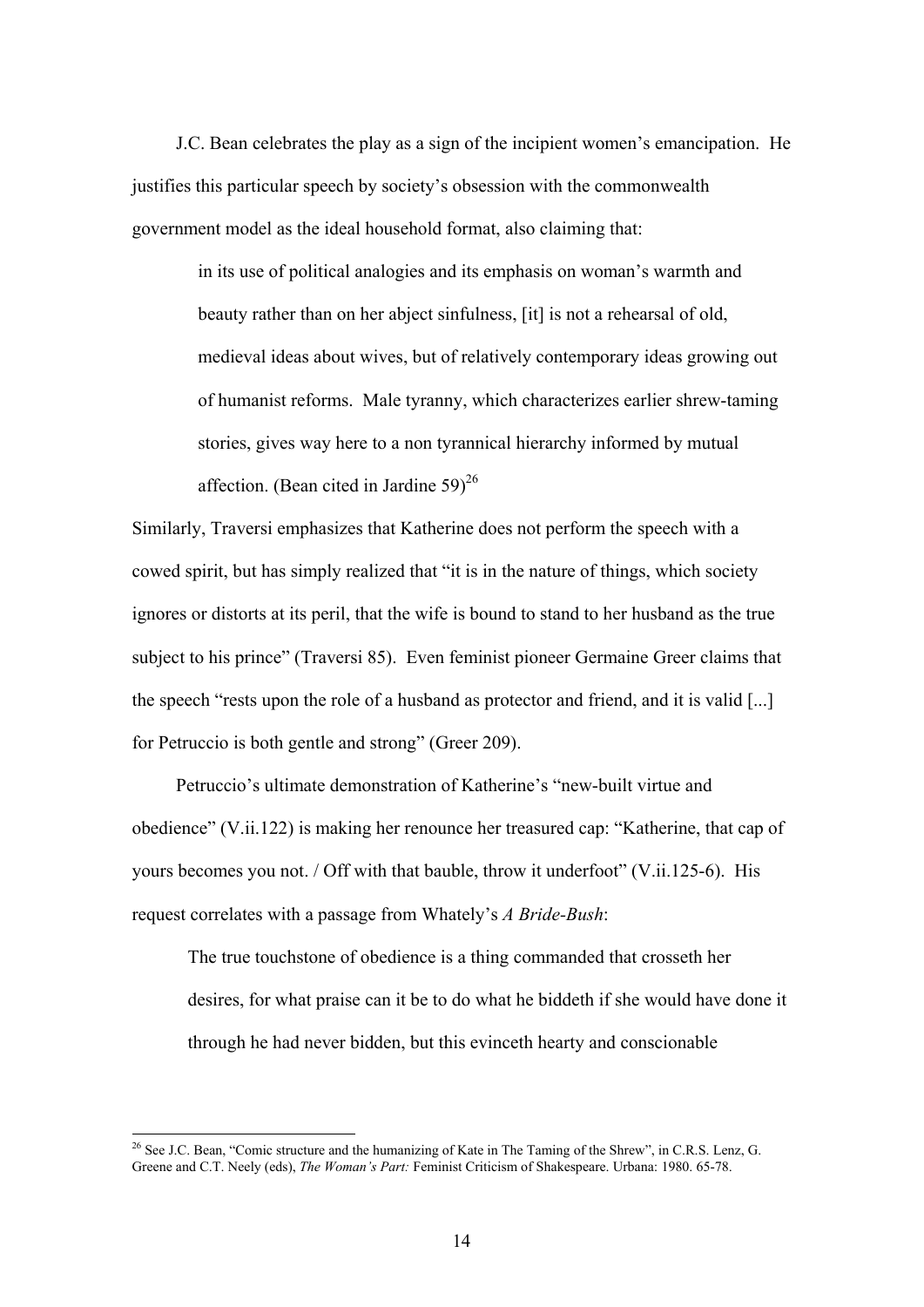subjection, when she crosseth her own desires to fulfill his and chooseth to do what herself would not because her husband wills it. $27$ 

Now that Petruccio has tamed his wife once and for all, things can change for the better:

"peace it bodes, and love, and quiet life, / An aweful rule, and right supremacy"

(V.ii.112-13).

 Notably, on the eighteenth- and nineteenth-century stage, Petruccio often carried a whip, symbolising his power over his wife and his servants with physical force.

Whether or not he literally carries a whip, his success at wife taming makes him a figure admired by many. He is a man whom other men wish to emulate. $^{28}$ 

BIANCA The taming school – what, is there such a place?

TRANIO Ay mistress, and Petruccio is the master,

That teacheth tricks eleven-and-twenty long

To tame a shrew and charm her chattering tongue

(IV.ii.56-60)

It might now be concluded that peace within the household depends on disruptive Katherine's willingness to be tamed by her husband who is, notwithstanding the new moral code of the Reformation, her superior. However, when looking under the surface, even darker aspects of this hierarchy might be uncovered.

<sup>27</sup> *Sexuality and Gender in the English Renaissance* (267). 28 *The Norton Shakespeare* (137).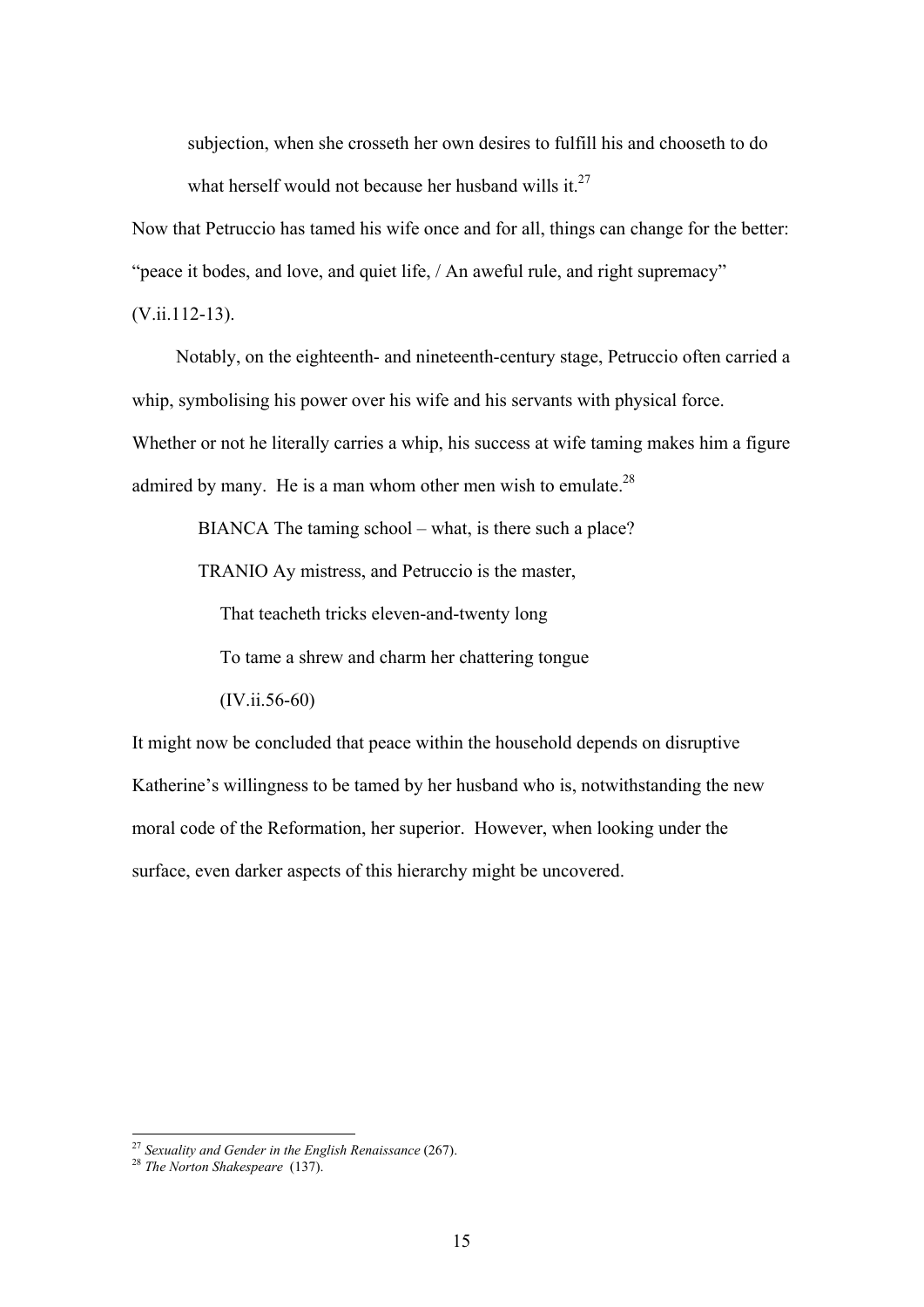#### **Under name of perfect love: a silent suppression**

In the strictness of law for a husband to beat his wife is lawful, but it is inconvenient in the decency of manners.

This chilling passage again comes from Heale's *Apology for Women.29*Lloyd Davis explains that in prescribing a harmonious household hierarchy, "Heale recommends forms of discipline more moderate than beating: such as "admonition," a kind of gentle advice proceeding from the husband's patient love; and "reprehension," a more direct, verbal amendment of faults" (Davis 64).

 Importantly, Petruccio's status as a gentleman, as well as his precious masculinity, is reflected in the way he manages his wife. "Under the guise of civility, the early modern reform movement made men's masculinity and status as gentlemen contingent on achieving and maintaining dominance without brutality" Emily Detmer explains, also pointing out that Petruccio adheres to a new model of manhood which locates his status as a gentleman in his restraint.<sup>30</sup> After a heated argument, in which Petruccio revels in making lewd puns, by no means fit for a lady, she strikes him.

PETRUCCIO Good Kate; I am a gentleman. KATHERINE That I'll try. [She strikes him] PETRUCCIO I swear I'll cuff you, if you strike again KATHERINE So may you lose your arms.<sup>31</sup> If you strike me, you are no gentleman;

(II.i.214-18)

<sup>&</sup>lt;sup>29</sup> *Sexuality and Gender in the English Renaissance* (84).<br><sup>30</sup> Emily Detmer, "Civilizing Subordination: Domestic Violence and The Taming of the Shrew" *Shakespeare Quarterly* 48.3 (Fall 1997): 273-294.<br><sup>31</sup> Katherine here suggests that by Petruccio's poor treatment of her, he will lose his claim to a coat of arms (a sign of

noble status) while imploring him to loosen his grip on her.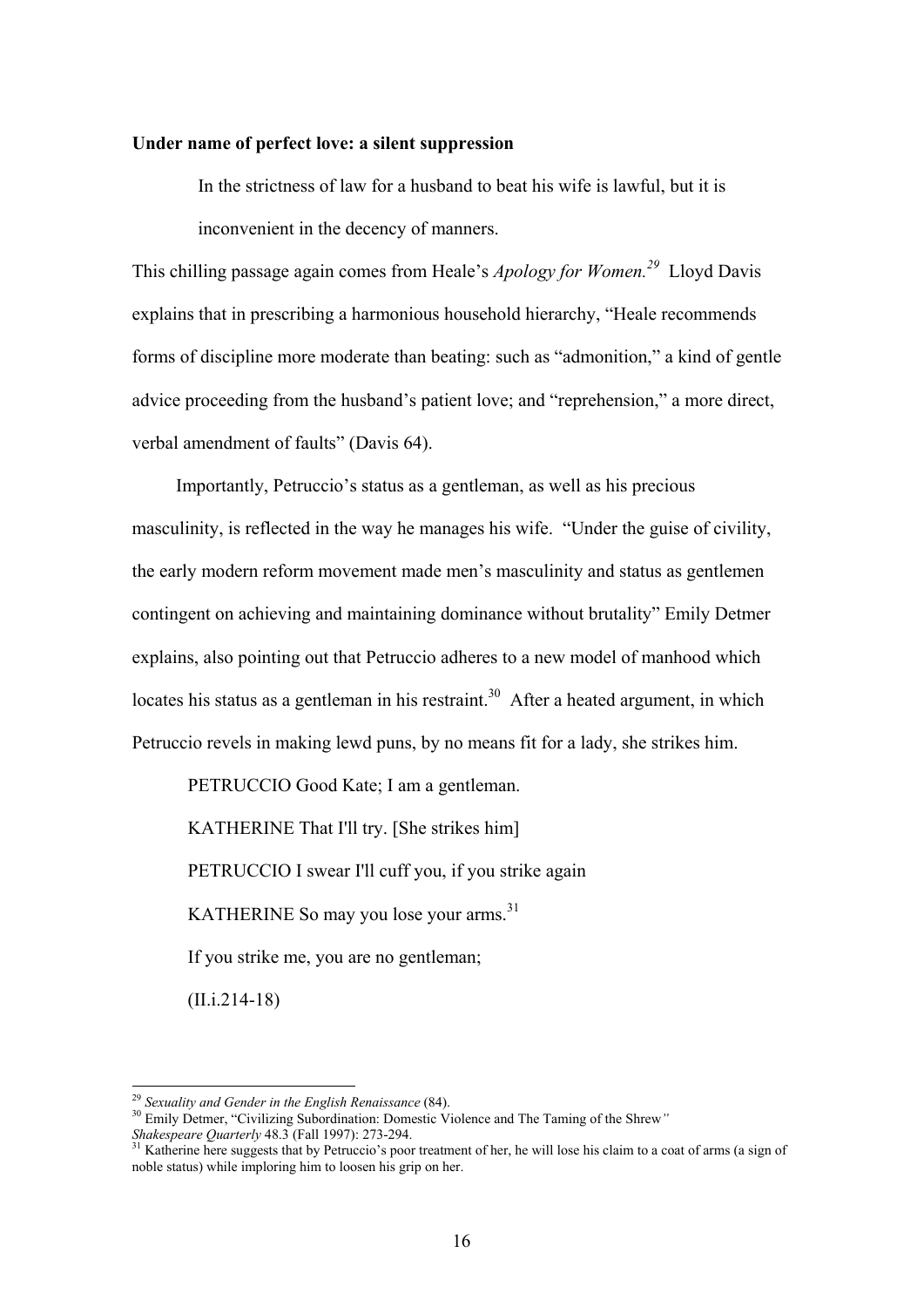Petruccio does not strike her back. However, he does threaten to return the blow should she slap him again. Then, he holds her down for the remainder of their conversation, as if holding her prisoner, while the pun on gentlemen's attributes, such as heralds and crests, continues.

 After witnessing Petruccio physically hold his wife prisoner, it is perhaps not surprising that many critics insist that even if Katherine is not battered and bruised the play still exhibits some alarming instances of psychological violence. Kahn, for example, calls the play a "farcical representation of the psychological realities of marriage in Elizabethan England, in which the husband's will constantly, silently, and invisibly, through custom and conformity, suppressed the wife's" (Kahn 94). Detmer agrees: "Petruccio's method may be superior to wife-beating, but it is also more insidious and surely no less oppressive" she explains convinced that his method creates a coercive emotional bond based on fear and intimidation.

 Detmer parallels the nature of their relationship with what is now called Stockholm Syndrome, a recognised psychological phenomenon, in which hostages identify and ally with their captors.<sup>32</sup> It is frequently used to identify and understand similar situations, including domestic abuse. These parallels are worth exploring, as they might explain Katherine's sudden change in behaviour. Stockholm Syndrome is known to occur when four conditions are in place: a perceived threat to physical or psychological survival, a perceived small kindnesses from the captor, a perceived inability to escape and, finally, isolation from other perspectives than that of the abuser $33$ 

 $32$  The term was coined after strange occurrences in Stockholm in 1973, as two bank robbers held four hostages for five days. After their rescue they showed support for their captors and shielded them from the police. Afterwards, they refused to testify against them, raised money for their defence and even visited them in prison.<br><sup>33</sup> Pat Wallace, "How can she still love him? Domestic Violence and the Stockholm Syndrome" (32-34).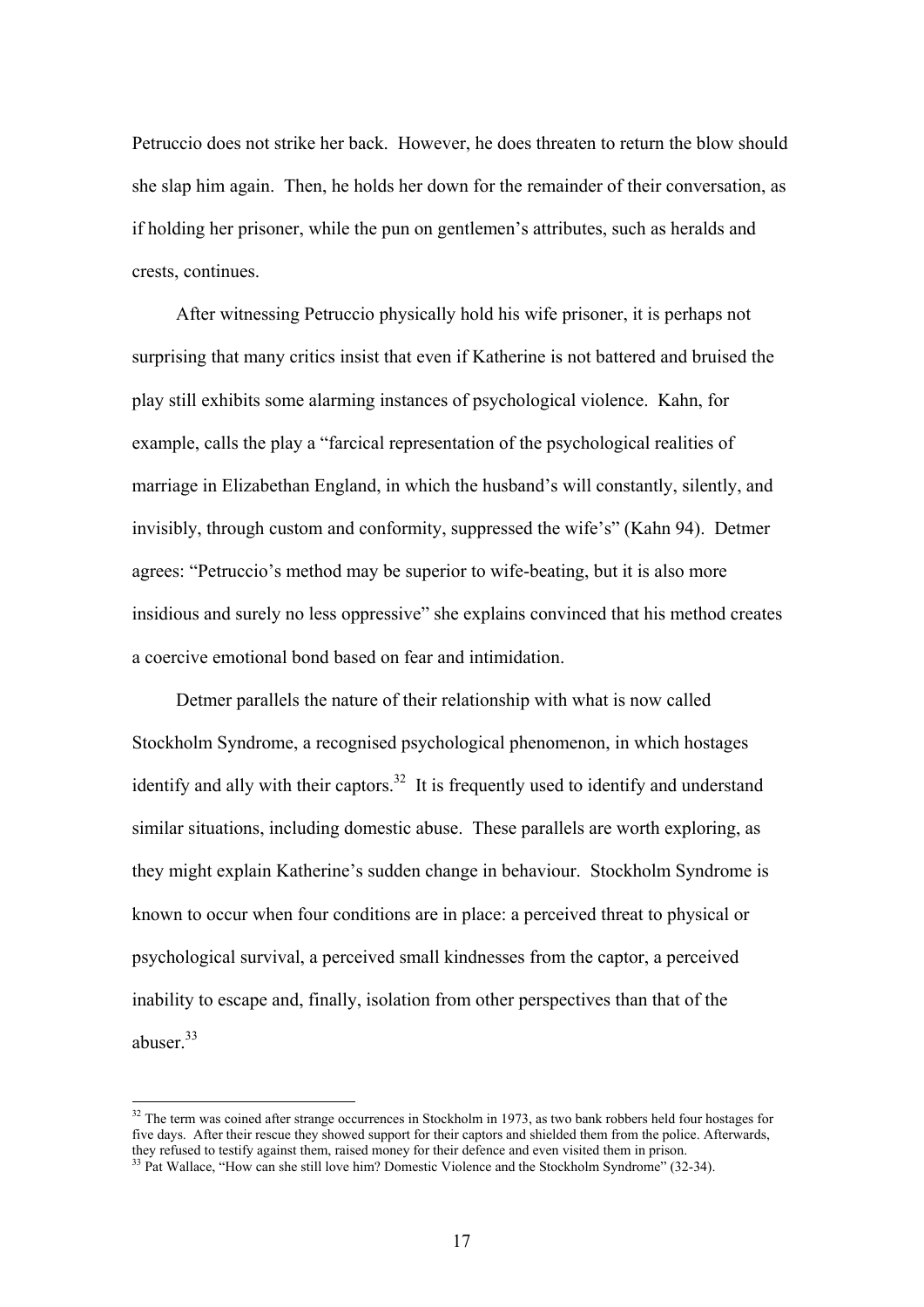Petruccio's treatment of Katherine appears to conform to all four conditions. Firstly he indeed makes sure that Katherine constantly perceives a threat. He physically held her down, as already described, and he also terrorizes guests at the wedding ceremony, particularly his bride who "trembled and shook" (III.iii.40) as Petruccio attacks the vicar as if he meant to "cozen him"34 and "stamped and swore" (III.iii.40). Once declared married, he takes her "about the neck" (III.iii.50) and kisses her with a "clamorous smack" (III.iii.51). On the journey to his house – his domain – he continues to unnerve her, as Grumio's anxious outpour of words demonstrates:

[...] her horse fell and she under her horse; thou shouldst have heard in how miry a place, how she was bemoiled, how he left her with the horse upon her, how he beat me because her horse stumbled, how she waded through the dirt to pluck him off me, how he swore, how she prayed that never prayed before, how I cried, how the horses ran away, how I cried, how her bridle was bust" (IV.i.62-68)

 As soon as he arrives home, Petruccio invents excuses to scold, beat and kick his terrified servants, who secretly warn Katherine to always obey him or there will be dire consequences. Offstage, he "rails, and swears, and rates" in front of his wife, comically teaching her self control, as the servants whisper amongst themselves, mocking their master. He leaves her so bewildered that she "knows not which way to stand, to look, to speak, / and sits as one new risen from a dream" (IV.ii.164-67). Importantly, this is the only time he raises his voice directly at Katherine. He is ensuring that she realises what is to be expected should she prove to be anything but a quiet and meek wife. He never lays a hand on her; he uses her own weapon, language, to tame her. Interestingly,

<u>.</u>

<sup>&</sup>lt;sup>34</sup> Cheat him out of the legitimacy of the ceremony.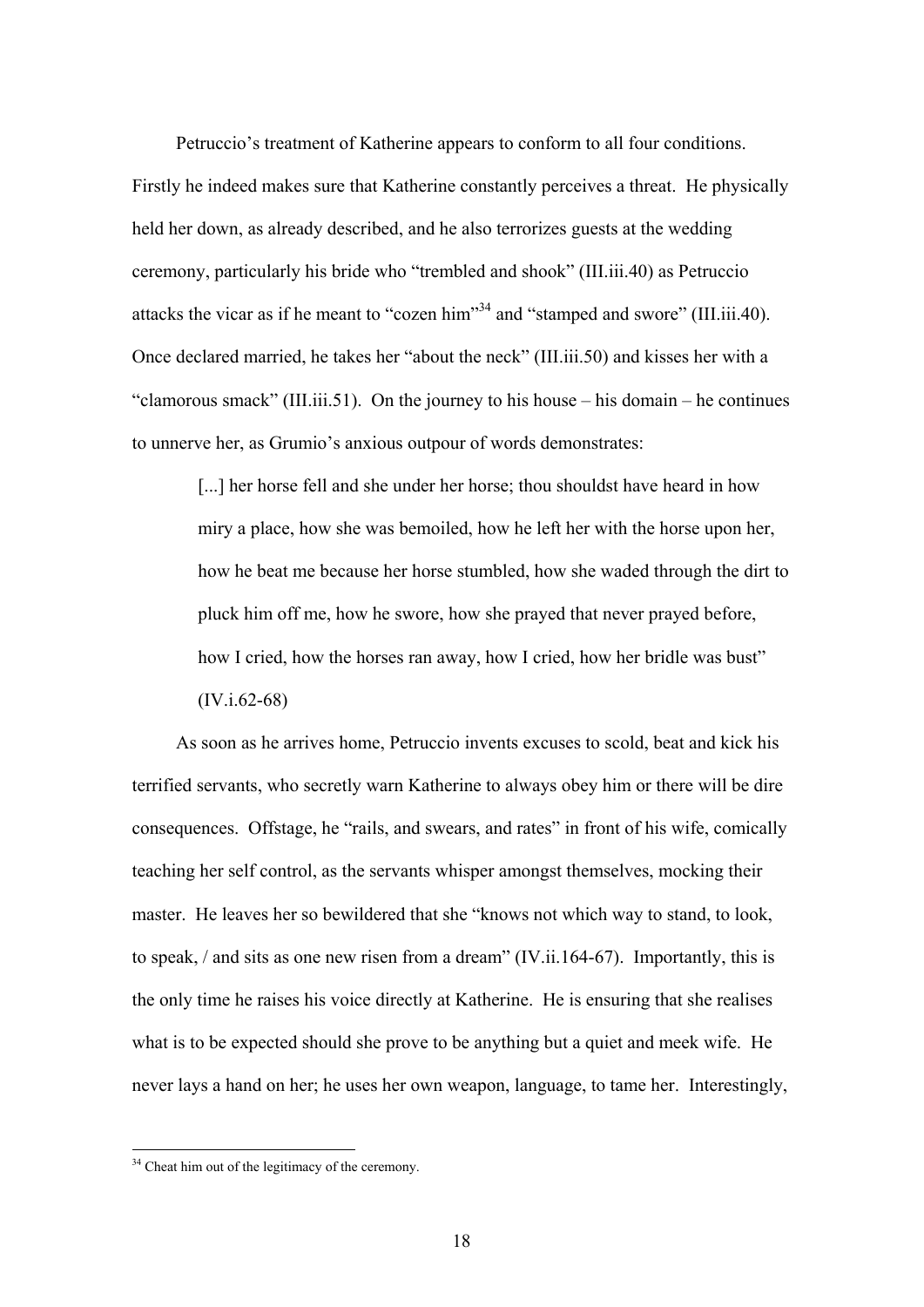Grumio had been right earlier when describing Petruccio's methods to Hortensio: "Should she try to stand up to him "he will throw a figure<sup>35</sup> in her face and so disfigure" her with it that she shall have no more eyes to see withal than a cat" (I.ii.108-110).

 Next, Petruccio reveals his taming strategy, comparing his bride to a falcon that needs taming. In order to make her "stoop" to him he will deprive her of basic needs, such as food, and sleep. Weak, and dependent on him, she will be easy to manage:

She ate no meat to-day, nor none shall eat;

Last night she slept not, nor to-night she shall not;

As with the meat, some undeserved fault

I'll find about the making of the bed;

And here I'll fling the pillow, there the bolster,

This way the coverlet, another way the sheets;

Ay, and amid this hurly I intend

That all is done in reverend care of her-

And, in conclusion, she shall watch all night;

And if she chance to nod I'll rail and brawl

And with the clamour keep her still awake.

(IV.i.178-188)

 Continuing to entice and deprive his wife of necessities, Petruccio promises his wife a stylish return to Padua:

With silken coats, and caps, and golden rings,

With ruffs, and cuffs, and farthingales, and things,

With scarves, and fans, and double change of bravery.

<u>.</u>

<sup>&</sup>lt;sup>35</sup> A figure of speech.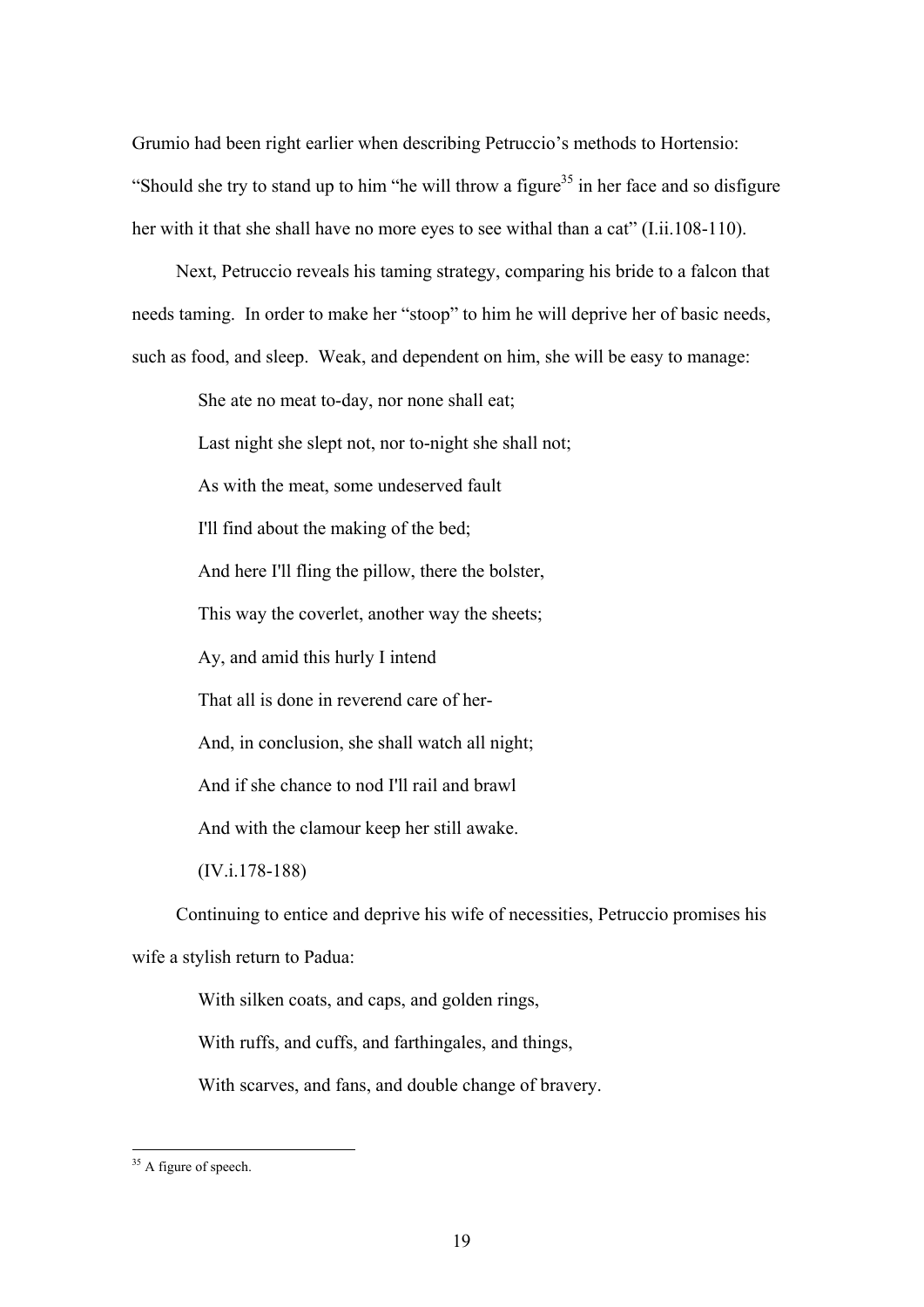With amber bracelets, beads, and all this knavery.

(IV.iii.51-8)

After painting this picture of elegance and glamour, Petruccio initiates a nonsensical argument with the Tailor and the Haberdasher, dismissing their goods, to Katherine's great disappointment. She will have to return to her father's house in her muddy wedding garments, by no means appropriate to her new status as a gentleman's wife. Susan Vincent, in her book *Dressing the Elite*, points out how in the period between 1550-1670, clothing had "an extremely overt and often acknowledged importance" and was in fact "fundamental to an individual's experience and creation of self, and mediated his or her relationships with others. As well as being commodities of utility and economic value, garments enjoyed a rich discursive life, participating in moral, religious and political debates" (Vincent 5). Further magnifying Katherine's hunger, Petruccio uses culinary terms for the clothing: "porringer", "velvet dish", "cockle", "walnut-shell" (IV.iii.64-66); "custard-coffin, a bauble, a silken pie" (IV.iii.82); "carved like an apple tart" (IV.iii.89).

 Alarmingly, Petruccio's taming policy perfectly corresponds to the very cornerstone of Stockholm Syndrome: perception of kindness and hope. Examples of such small kindnesses are apologising after showing violence, bringing gifts and allowing the victim to visit family. Sensing this, the victim denies feelings of danger, terror or rage and commences bonding with the positive side of the abuser. Petruccio explicitly declares that his taming strategy is meant to "kill a wife with kindness" and thereby "curb her mad and headstrong humour" (IV.i.189-90). While beating and berating everyone else, he never lays a hand on her, instead exaggerating his feigned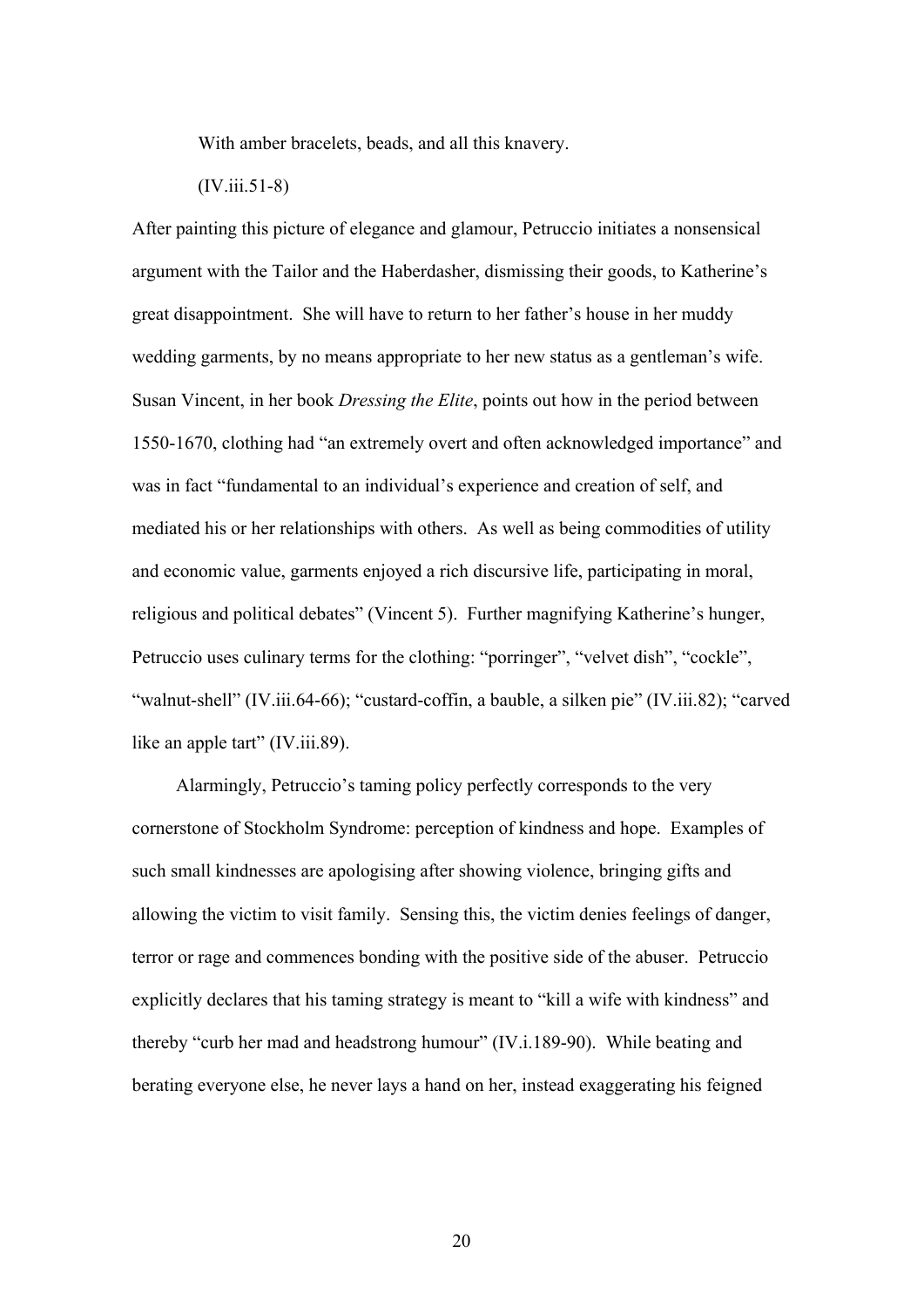benevolence with terms of endearment such as "good sweet Kate be merry" (IV.i.124), "welcome heartily" (IV.i.135), "my honey love" (IV.iii.52).

 As has been demonstrated, Petruccio entices Katherine with food, sleep, clean clothing and other necessities, then just as quickly, pretending to have her best interest at heart. These techniques are undeniably akin to modern methods of torture and brainwashing.36 Understandably she is confused and heartbroken, particularly by the fact that he does this "under name of perfect love" (IV.iii.12). Instead of leaving her bloody and bruised, he methodically strips away her identity and thereby her spirit. This approach secures his status as a modern gentleman, adhering to the new marriage model of the Reformation while avoiding getting his hands dirty.

 As for the third aspect of Stockholm Syndrome, Katherine indeed perceives an inability to escape her situation, literally as well as figuratively. Petruccio steals her away from her own wedding, knowing that he will have better control over her once she enters his domain. Her father has virtually sold her to a stranger, whose house is remote and bleak, and besides, she has nowhere else to go. Another example of her isolation is the following exchange:

KATHERINE Husband, let's follow to see the end of this ado.

PETRUCCIO First kiss me, Kate, and we will.

KATHERINE What, in the midst of the street?

PETRUCCIO What, art thou ashamed of me?

KATHERINE No, sir; God forbid; but ashamed to kiss.

PETRUCCIO Why, then, let's home again. Come, sirrah, let's away.

KATHERINE Nay, I will give thee a kiss; now pray thee, love, stay.

<u>.</u>

<sup>36</sup> *The Norton Shakespeare* (139).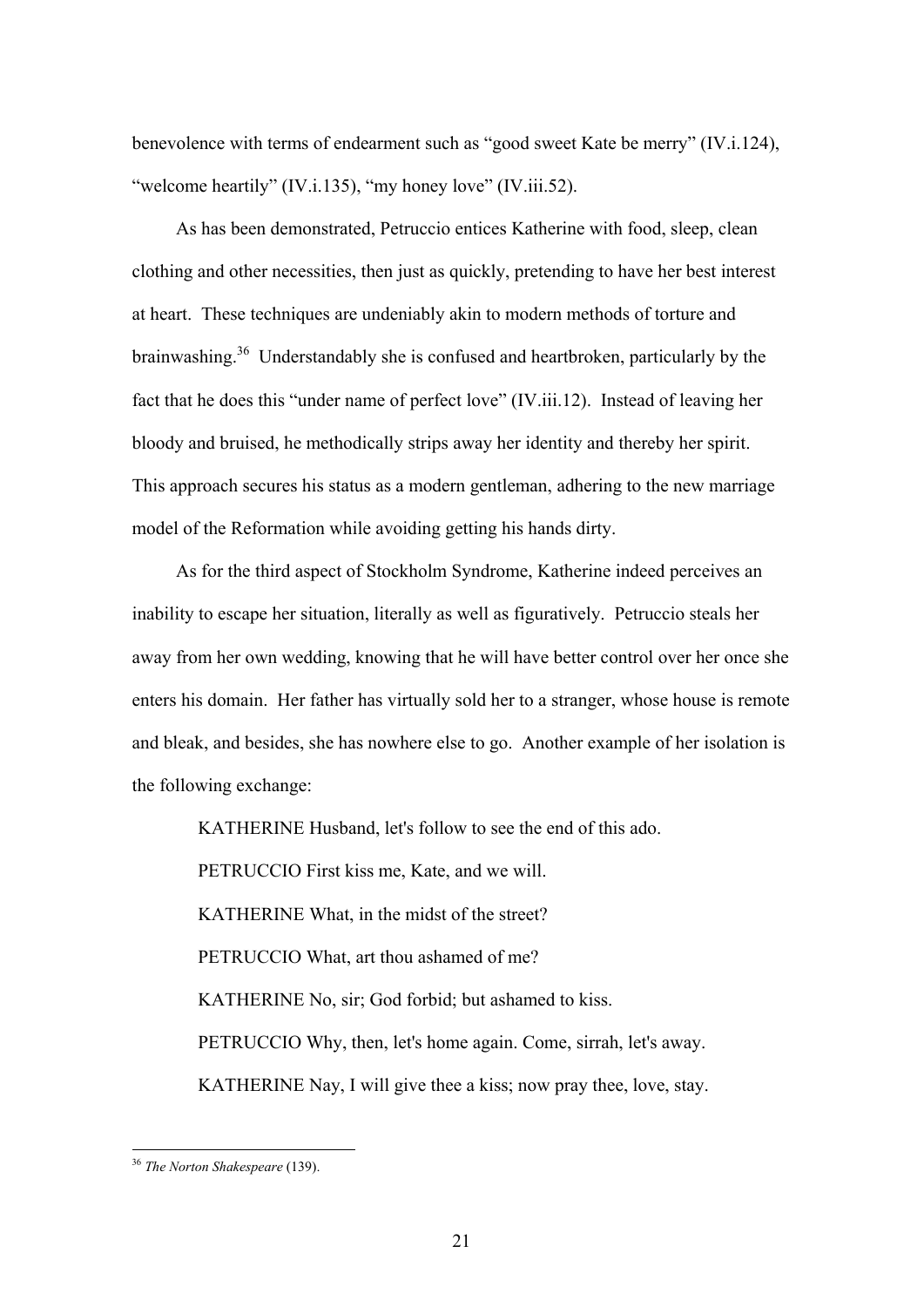[They kiss]

PETRUCCIO Is not this well? Come, my sweet Kate:

Better once than never for never too late.

(V.i.123-131)

To admirers of Petruccio, there is "no more charming a scene of married love in all Shakespeare [...] a subtly exquisite music of marriage at its happiest" (Bloom 33). However, is Petruccio not threatening to take her back to isolation immediately, should she not obey him?

 The fourth and final condition necessary for Stockholm Syndrome to develop is isolation from other perspectives than the oppressor's. From the beginning, Petruccio makes it clear that he will control her every thought, always deliberately misunderstanding her and ignoring her wishes.

If she do bid me pack, I'll give her thanks,

As though she bid me stay by her a week;

If she deny to wed, I'll crave the day

When I shall ask the banns, and when be married.

(II.i.175-78)

When exasperated she cries out "My tongue will tell the anger of my heart / or else concealing it, it will break" (IV.iii.77-8) he pretends that she is referring to the Haberdasher's cap: "I love thee well in that thou lik'st it not" (IV.iii.83).

 In order to set off to Padua for Bianca's wedding, thus escaping isolation, Katherine must begin to see the world through Petruccio's eye. First, he outrageously dictates the time of day and when Katherine naturally corrects him, he makes her realise that his offer only stands if she lets him rule: "I will not go today, and ere I do / It shall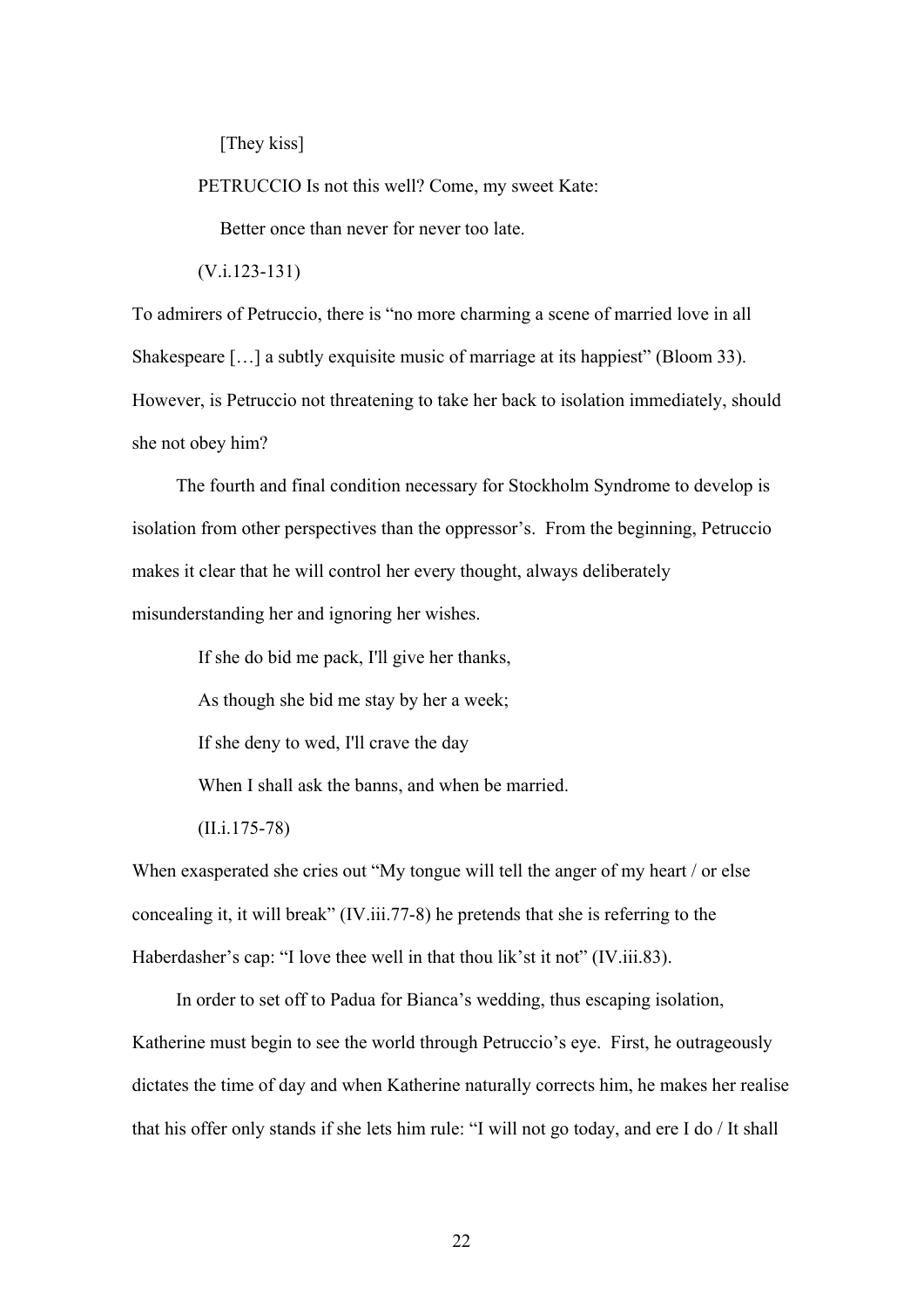be what o'clock I say it is" (IV.iii. 188-19). Then he continues on a similar note: "It shall be moon, or star, or what I list" (IV.vi.7) he declares and she has no choice but to accept: "And be it moon or sun or what you please, / And if you please to call it a rushcandle / Henceforth I vow it shall be so for me" (IV.vi.19-23). Thereby, she has surrendered her only weapon, her language. Petruccio's disturbing line: "evermore crossed and crossed, nothing but crossed" (IV.vi.10) further suggests dire consequences should she disobey her master.

 When old Vincentio appears, Petruccio eyes an opportunity to brag about his dominance and humiliate his wife: "Tell me sweet Kate, and tell me truly too, / Hast thou beheld a fresher gentlewoman" (IV.vi.29). Katherine's response is typical for a Stockholm Syndrome sufferer under a perceived threat. She therefore delivers a hyperbole speech of the presumed maiden's beauty, repaid only with humiliation: "Why, how now, Kate, I hope thou art not mad / This is a man, old, wrinkled, faded, withered" (IV.vi.43-44). As Stockholm Syndrome therapist Pat Wallace points out: "Degrading remarks and manipulative comments such as: You are mad / stupid / useless may erode the woman experiencing abuse sense of self until she has little concept of her as independent being" (Wallace 33).

 Upon Katherine's return to Padua, her altered personality appears to shock everyone. This change in character also concurs with symptoms of Stockholm Syndrome. She feels an overwhelming need to pacify her overpowering husband, avoiding aggravation at all costs, realising the consequences. Another indication is the refusal of help, as this might upset the victim's plan of survival. Therefore, when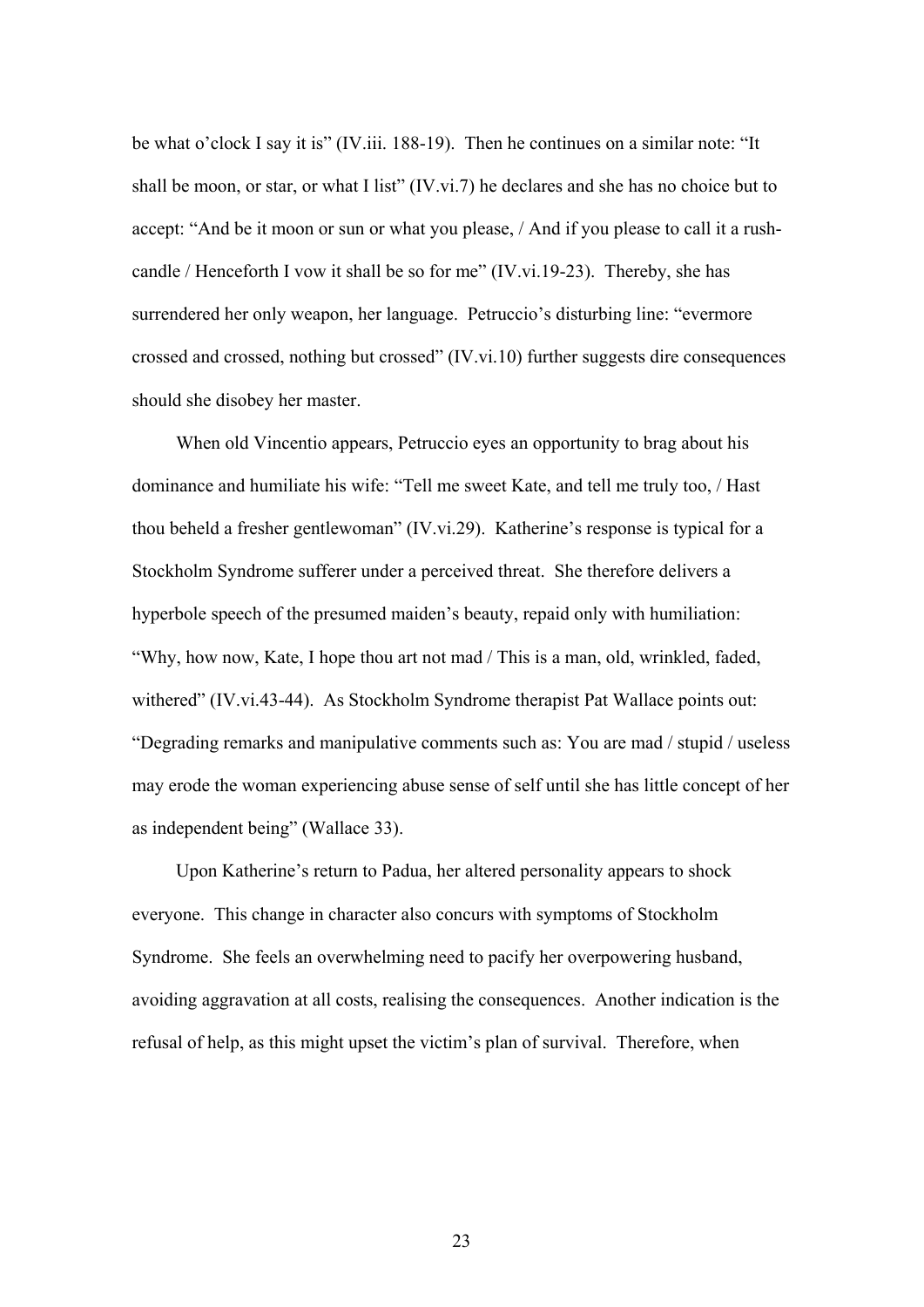Bianca and the Widow<sup>37</sup> loudly object to their husbands' oppression: "Fie, what a foolish duty call you this?" (V.ii.129), they expect Katherine to take their side:

PETRUCCIO Katherine, I charge thee tell these headstrong women

 What duty they owe their lords and husbands. WIDOW Come on, you're mocking. We will have no telling. PETRUCCIO Come on, I say, and first begin with her. WIDOW She shall not.

(V.ii.134-38)

Katherine proves the women wrong by delivering her final speech, leaving them bewildered. The tone of her speech echoes the last symptom: intense feelings of gratitude. She feels indebted to Petruccio because he has allowed her to live – nevertheless on his own terms. Katherine has been killed with kindness.

#### **Conclusion**

It has now become evident how the wife's role within the household hardly changed at all, despite a seeming realignment of power between married couples in early modern England. Notwithstanding the prominent rhetoric of Protestant preachers and humanists, seeking spiritual and rational equality on behalf of women, legal reform was never actually promoted and the husband remained in control of both power and resources.38 Also, the prerequisite for the harmonious household was still to show complete submission to the husband, to bow to him as a subject would bow to a prince. The taming methods might have changed, physical violence might have been mitigated

<sup>&</sup>lt;sup>37</sup> Hortensio's new wife.

<sup>&</sup>lt;sup>38</sup> Emily Detmer, "Civilizing Subordination: Domestic Violence and The Taming of the Shrew".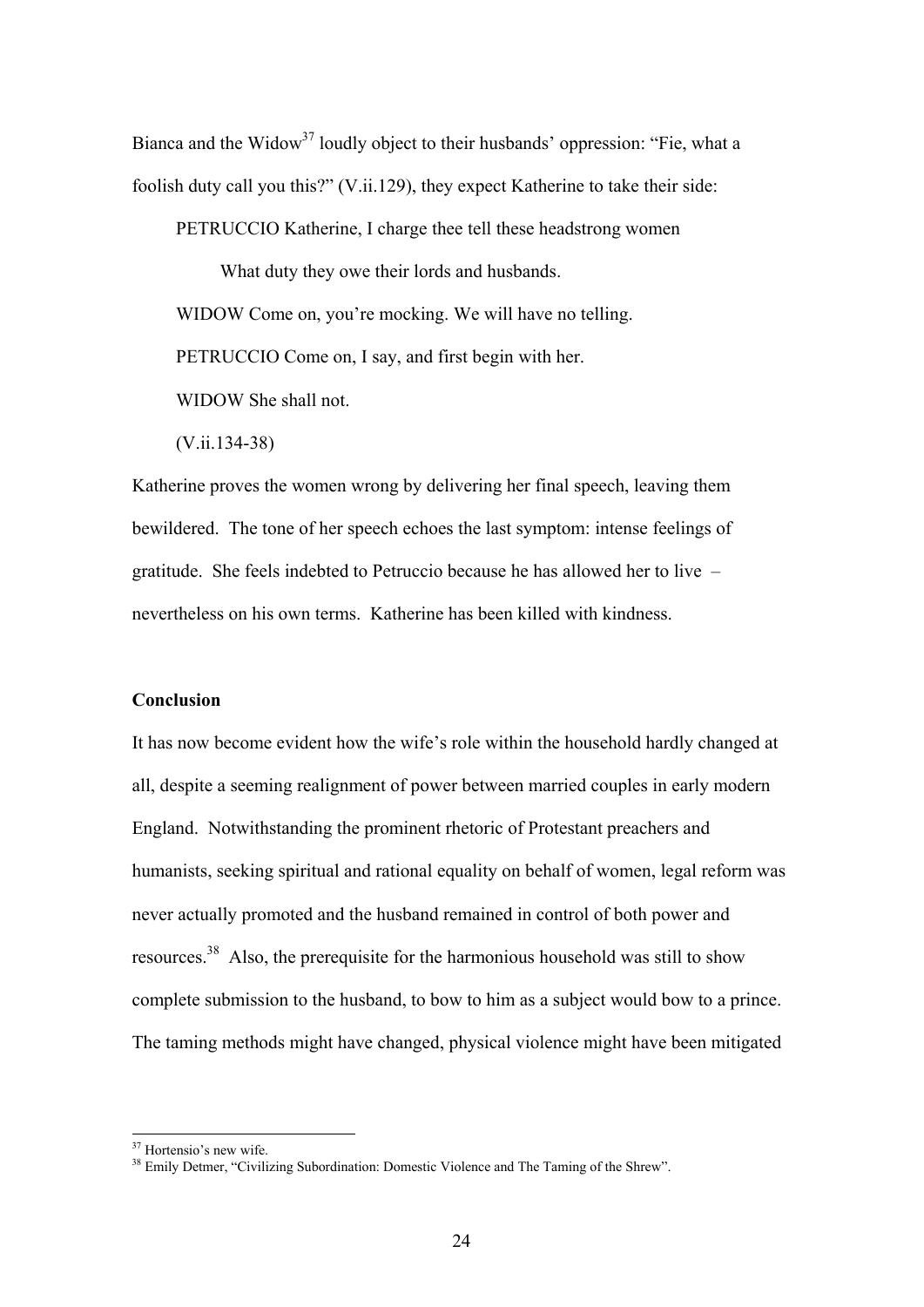but the coercion remained nonetheless, only moving under the surface and taking on different forms.

 Correlations with the relationship of *The Taming of the Shrew's* protagonists and the Stockholm Syndrome are astonishing. Its very cornerstone, perceived kindheartedness by the abuser, resonate perfectly with Petruccio's method: To kill his wife with kindness. With a broken spirit, Katherine takes the side of her abuser, extolling the virtues of wifely deference and turning against the women who try to point out that this is not right. She has been transformed from a wilful young woman to a robotic, obedient wife.

 Was Shakespeare giving modern husbands a lesson in how to tame a wife without getting their hands dirty? Or, quite contrarily, was he compelling his audience to think, urging them to question and criticize society? At least, he chose to wrap this disturbing tale inside a comedy, as if to address such a delicate matter without resorting to an offputting preacher's tone. True to comic form, he presents a story of love and conflict concluding in a wedding and a happily-ever-after. However, a darker thought lingers and one has to wonder what the future might hold for Katherine, as well as Bianca who might endure similar taming methods now that Lucentio has discovered her feisty nature.

 Furthermore, by deviating from the medieval tradition of replacing the archetypical old and witch-like shrew with a young girl who is beautiful and notably chaste, it seems that Shakespeare was purposely reminding his audience that spousal abuse is a very real issue, not merely stuff of ballads and folktales. Some directors have chosen to downplay the extent of Katherine's submission or mitigate the linguistic coercion and physical cruelty of Petruccio's taming methods, for example by making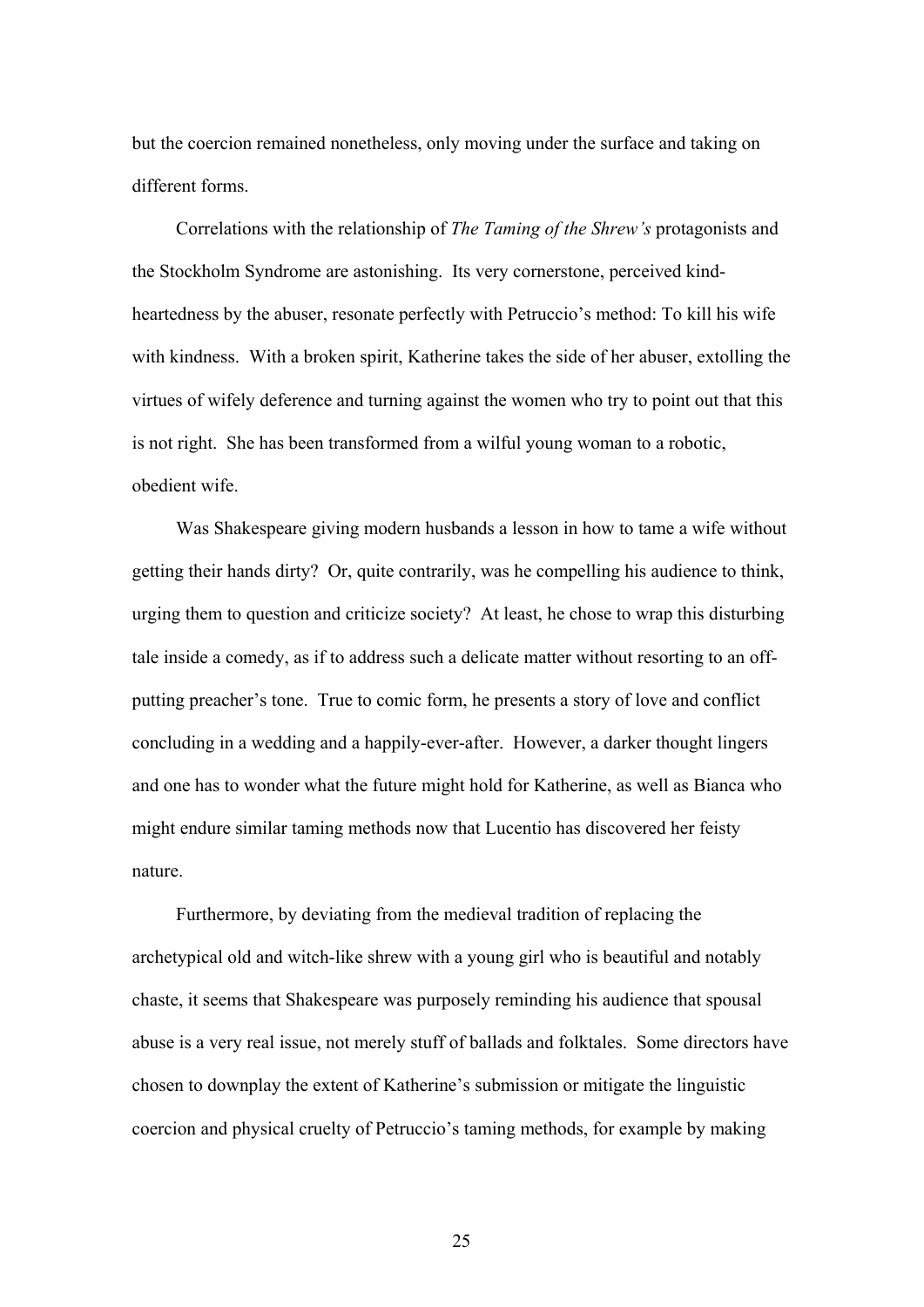her deliver her last speech while signalling, by winks and gestures, that she does not really believe it.<sup>39</sup> Even if this might make for a more pleasant theatre experience, it has to be declared a senseless distortion of the play, and downright detrimental to the feminist cause. After all, the unsettling effect of Petruccio's full-blown treatment must have been Shakespeare's very goal. Therefore, *The Taming of the Shrew* – in its original form – has to be considered relevant in every civilized community because it leads to critical thinking, which in turn leads to discussion. And hopefully, discussion will lead to change.

<sup>39</sup> *The Norton Shakespeare (136).*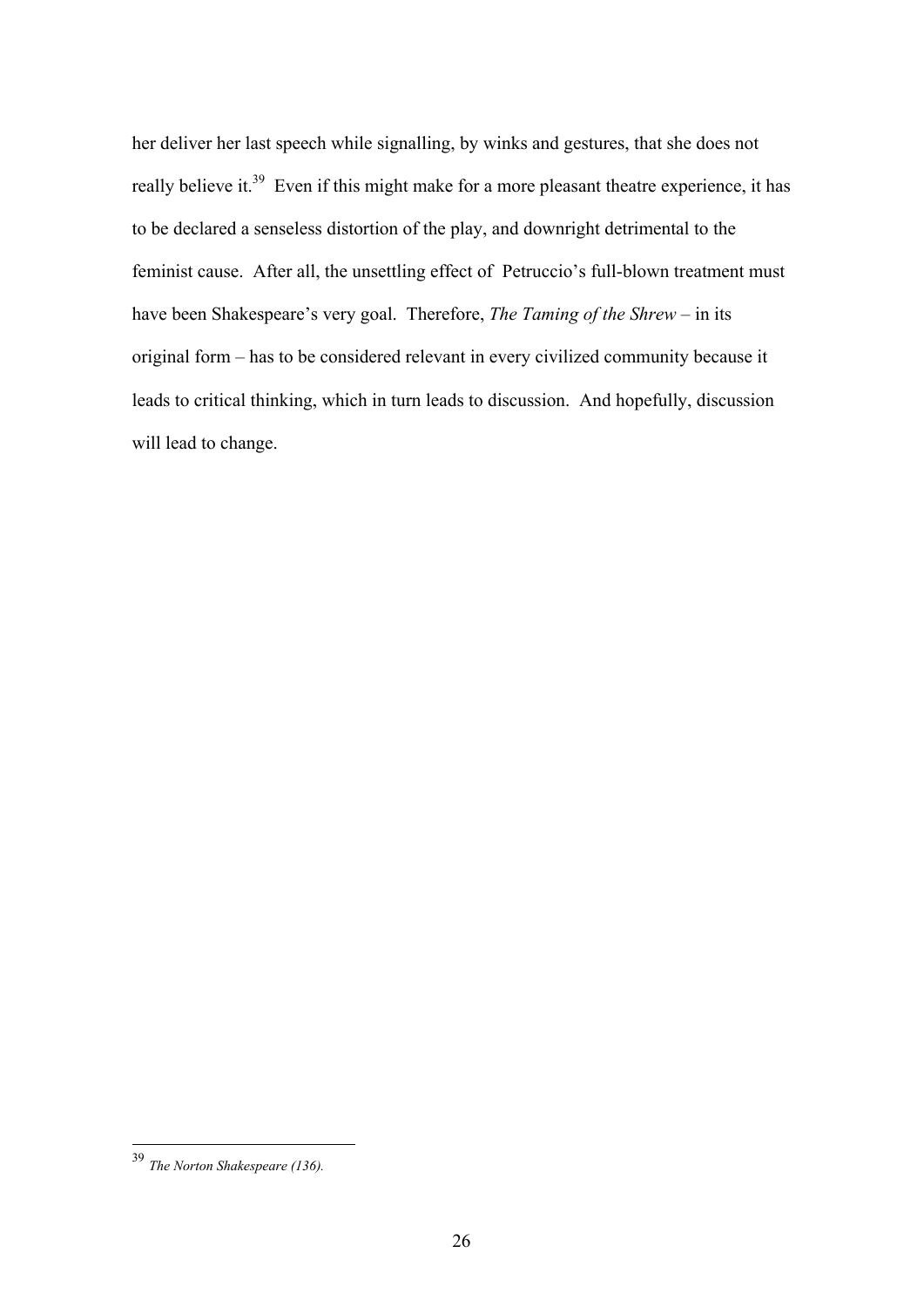#### **Bibliography**

- Bloom, Harold. *Shakespeare: The Invention of the Human.* London: Fourth Estate, 1999.
- Boose, Lynda E. "Scolding Brides and Bridling Scolds: Taming the Woman's Unruly Member" *Shakespeare Quarterly* (Summer 1991): 179-213.
- Boose, Lynda E., and Richard Burt, ed. *Shakespeare the Movie: popularizing the plays on film, TV and video.* London: Routledge, 1997.
- Davis, Lloyd, ed. *Sexuality and Gender in the English Renaissance: An Annotated Edition of Contemporary Documents.* New York; London: Garland, 1998.
- Detmer, Emily. "Civilizing Subordination: Domestic Violence and the Taming of the Shrew" *Shakespeare Quarterly* 48.3 (Fall 1997): 273-294.
- Greer, Germaine. *The Female Eunuch.* London: Paladin, 1971.
- Greenblatt, Stephen, ed. *The Norton Shakespeare.* New York: Norton, 1997.
- Jardine, Lisa. *Still Harping on Daughters: Women and Drama in the Age of Shakespeare.* New York; London: Harvester Wheatsheaf, 1989.
- Kahn, Coppélia. "The Taming of the Shrew: Shakespeare's Mirror of Marriage" *Modern Language Studies* 5.1 (Spring 1975): 88-102.
- Korda, Natasha. "Household Kates: Domesticating Commodities in The Taming of the Shrew" *Shakespeare Quarterly* 47.2 (Summer 1996): 109-131.
- *Merriam-Webster's Encyclopaedia of Literature.* Springfield: Merriam-Webster, Inc, 1995.
- Miller, Stephen Roy, ed. *The Taming of a Shrew: the 1594 quarto.* Cambridge: Cambridge University Press, 1998.
- *Oxford English Dictionary.* Vol. XV. 2nd ed. Oxford: Oxford University Press, 1989.